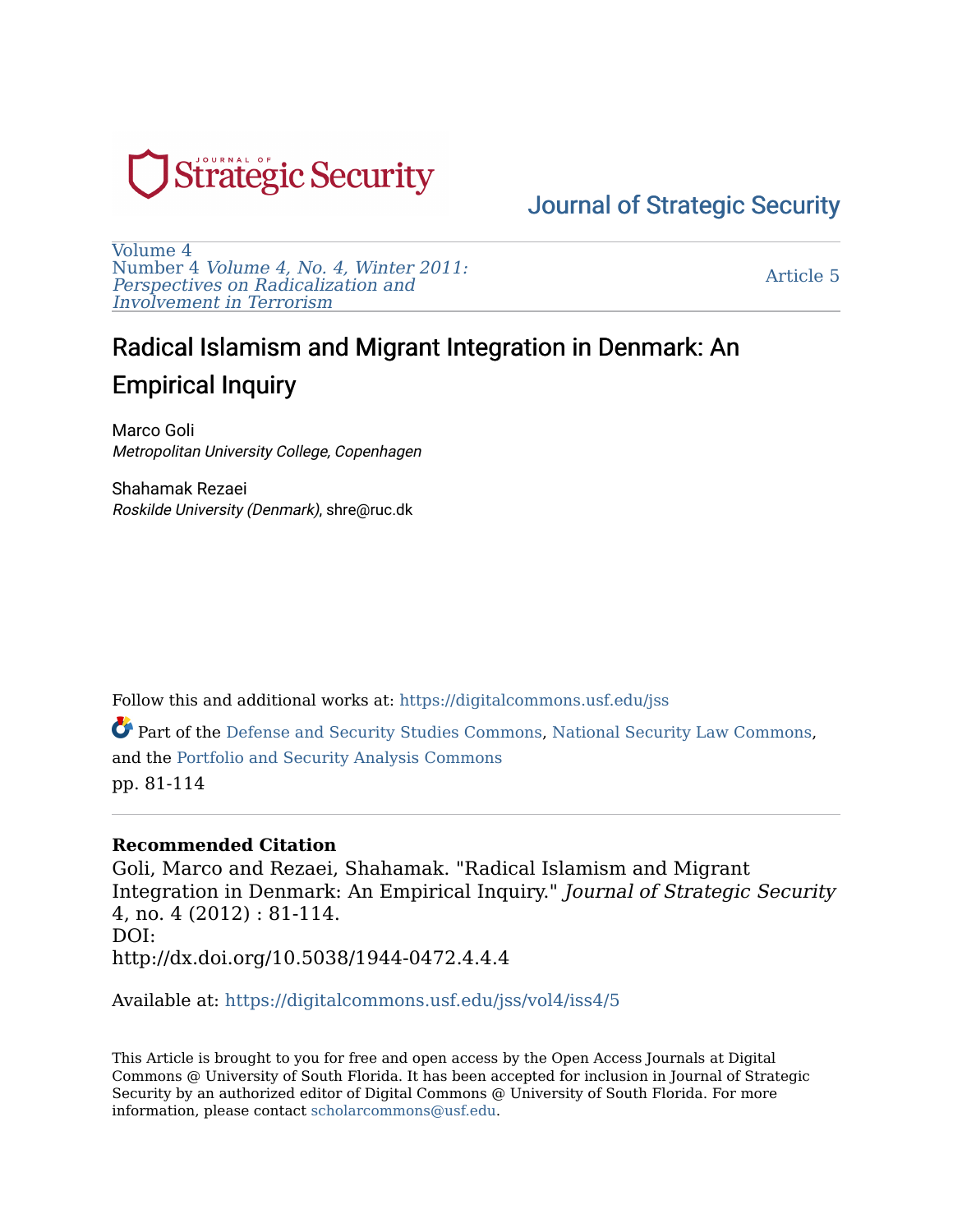#### Abstract

It has been suggested that alienation and failed integration may be causes of "Homegrown Radical Islamism" in Western societies. Western countries often expect that migrants and their descendants residing there as citizens will embrace or support common democratic ideals as a predicate for—or consequence of—their societal integration. Conventional wisdom suggests: "The more you associate yourself with the cherished and established goals and means, the more you will disassociate yourself from Radical Islamism," and vice versa. We believe that, quite surprisingly, an empirical test of this idea is lacking. Based on a nationally representative sample of 1,113 youth (ages 15–30) in Denmark with national ties to a"Muslim country," this study provides empirical evidence on the validity of this common assumption.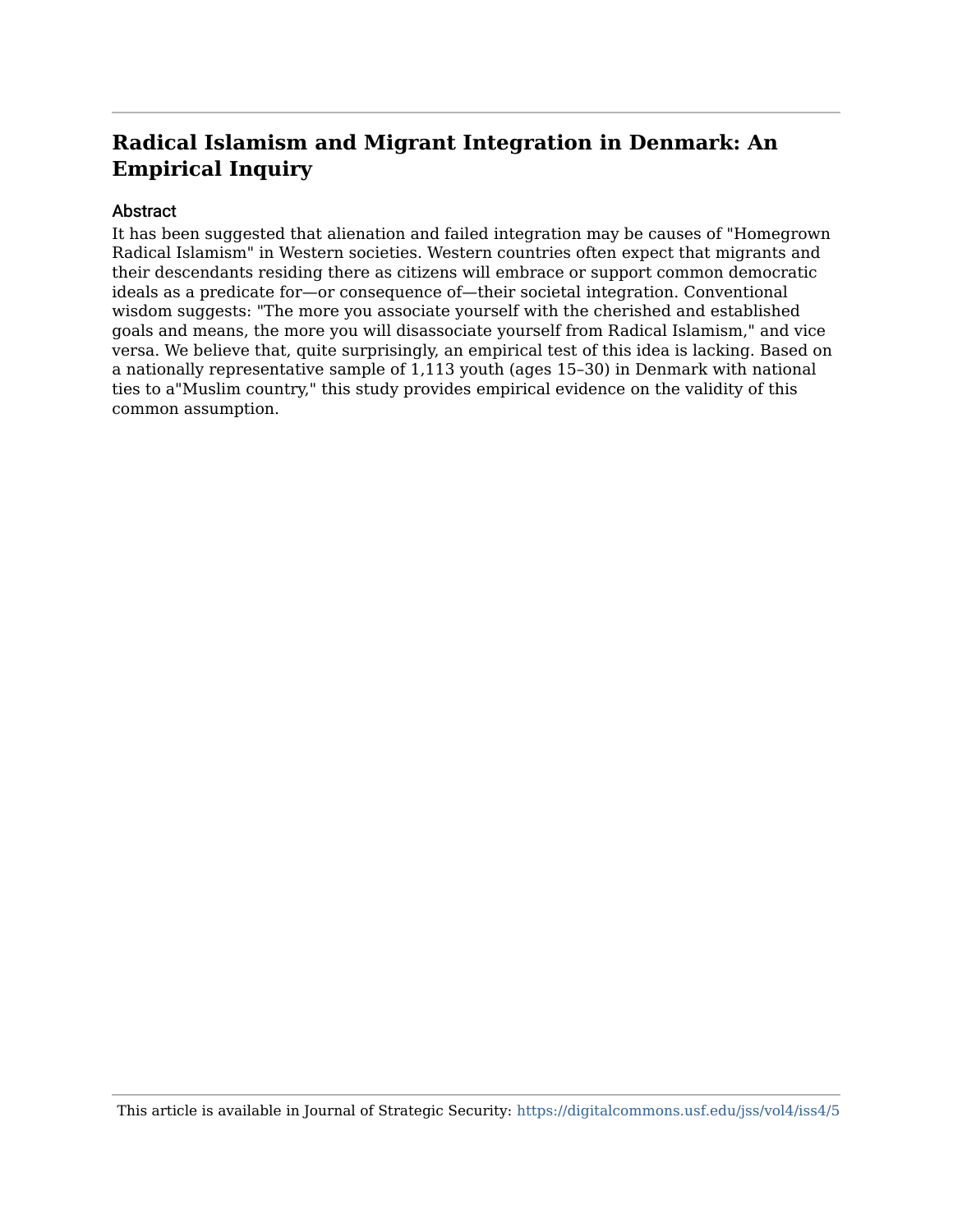Journal of Strategic Security Volume 4 Issue 4 2011, pp. 81-114 DOI: 10.5038/1944-0472.4.4.4



# **Radical Islamism and Migrant Integration in Denmark: An Empirical Inquiry**

**Marco Goli and Shahamak Rezaei** *Metropolitan University College, Copenhagen and Roskilde University (Denmark)*

## Abstract

It has been suggested that alienation and failed integration may be causes of "Homegrown Radical Islamism" in Western societies. Western countries often expect that migrants and their descendants residing there as citizens will embrace or support common democratic ideals as a predicate for—or consequence of—their societal integration. Conventional wisdom suggests: "The more you associate yourself with the cherished and established goals and means, the more you will disassociate yourself from Radical Islamism," and vice versa. We believe that, quite surprisingly, an empirical test of this idea is lacking. Based on a nationally representative sample of 1,113 youth (ages 15–30) in Denmark with national ties to a "Muslim country," this study provides empirical evidence on the validity of this common assumption.

## Introduction

Concerns about "homegrown mujahideen" in Western, democratic countries have energized a global debate about the possible roles of immigration policies and failed integration in facilitating *Radical*  Islamism.<sup>1</sup> The ideology of Islamism is distinct from the religion of Islam. Mozaffari (2007) defines *Islamism* in its various forms as a complex, multi-dimensional "ideology," a "movement-organization," and as a

Journal of Strategic Security (c) 2011 ISSN: 1944-0464 eISSN: 1944-0472 81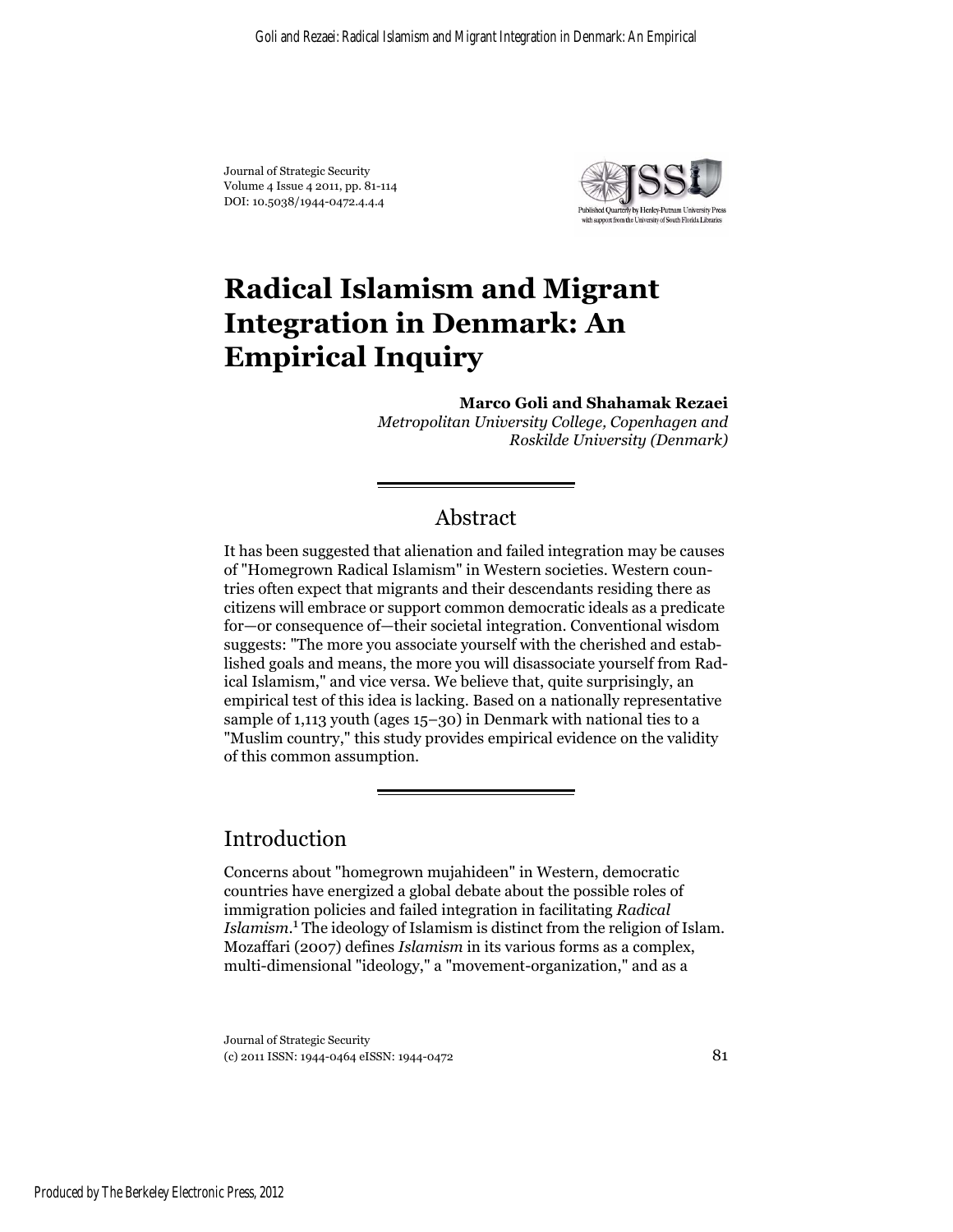"form of government." He uses the term "Totalitarian Islamism"—which we call "Radical Islamism"—to refer to a brand of Islamist ideology that has four essential characteristics:

- 1. Religious ideology: Totalitarian Islamism draws its legitimacy and its tenets from a blend of regressive (past—*salaf*-oriented) ideology and religion. Its means and ideological objectives are explained and justified as religious duties.
- 2. Holistic interpretation: Totalitarian Islamism embraces a "holistic" interpretation of Islam; that "true Islam" governs all aspects of Muslims' lives. Holism is based on the absolute indivisibility of *Dîn* [Religion], *Dunya* [Way of life], and *Dawla* [Government].
- 3. Goal-Hegemony: The ultimate goal of Totalitarian Islamism is world domination. This is based on Allah's promise of regency on the earth for His "virtuous servants," as claimed in the Qur'an.
- 4. Means-Legitimization: For Totalitarian Islamists, all means are considered to be legitimate in pursuit of its ultimate goal.

To be clear, Totalitarian or Radical Islamists are a subset of Islamists, generally. Many acknowledged Islamists will distance themselves obliquely from conditions one and two, and absolutely from conditions three and four above.<sup>2</sup>

After World War II, large numbers of people from "Muslim countries" immigrated to Europe. As Leiken (2005) notes:

"Today Muslims constitute the majority of immigrants in most Western European countries, including Belgium, France, Germany, and the Netherlands, and is also the largest single component of the immigrant population in the United Kingdom. Exact numbers are hard to come by because Western censuses rely ask respondents about their faith. But it is estimated that between fifteen and twenty million Muslims now call Europe home and make up 4–5% of its total population."<sup>3</sup>

In many of these Western European countries, immigration policies and practices are designed to facilitate acculturation (adapting to the norms of the dominant culture), and sometimes assimilation (adopting the norms of the dominant culture). The intended objective, however, is *integration*; to help migrants "fit in" to the social, political, and educational systems and to find a suitable place in the labor market. Host nations hope that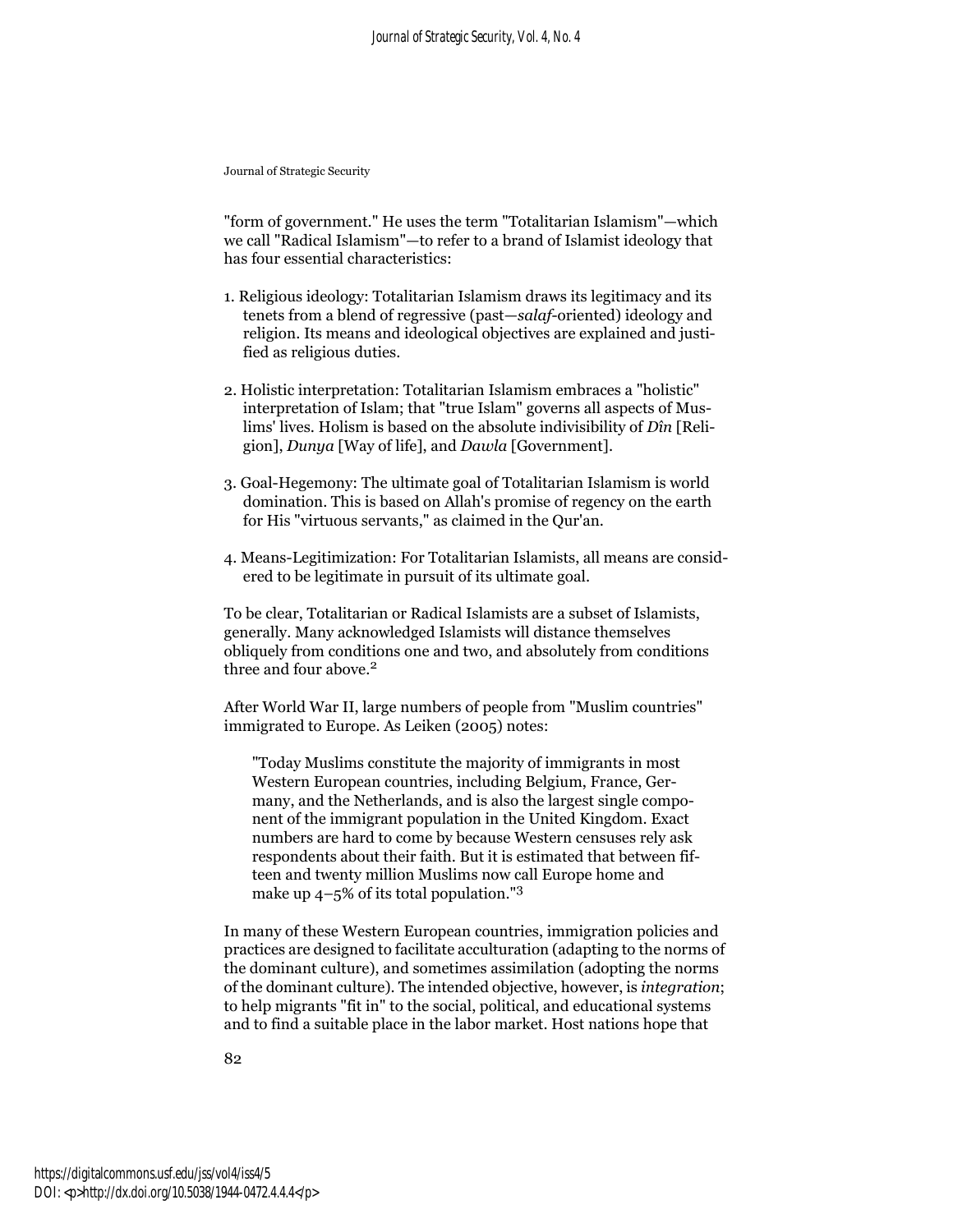their new residents—and their successive generations—will become successful, well-functioning, and loyal members of a democratic society. The social contract is that migrants will make efforts to learn the language and customs, to find a job, and to contribute to—if not participate in—the host nation's prosperity, while the government, for its part, will provide facilities, services, and structures to support the migrants' efforts. Success in this process is often gauged by migrants' ability to be self-sufficient, or at least not posing a burden/cost to the state. (Danish Law of Integration, 2007)

The European Open Coordination System's (EOCS) Migrant Integration Policy Index (MIPEX) measures policies to integrate migrants in twentyfive EU Member States and three non-EU countries. The agency currently uses over 200 indicators (still developing) covering seven policy areas in order to create a multi-dimensional picture of migrants' journeys to full citizenship, relative to "European standards of best practice."4 The seven MIPEX policy domains include: labor market access, family reunion for third-country nationals, long-term residence, political participation, access to nationality (citizenship), anti-discrimination, and education. It also considers migrants' ambitions for active citizenship in the new country.

Integration—at a national and international level—is often viewed as a top-down process. In the top-down model, the fundamental policy questions for assessing integration are: What do the government and the formal institutions do to facilitate the integration of migrants and descendants? And how they could improve their efforts?

Recognizing the importance of the bottom-up processes during recent years, a supplementary (or alternative) focus has been introduced, where the issue at hand is rather: "What do immigrants and descendants do to integrate *themselves* into the host societies? In other words, do they actually utilize the mechanisms and opportunities created for them? This supplementary/alternative approach emphasizes immigrants' and descendants' actual participation, adjustment to and adoption of basic cultural values and norms of the host society, changes in the cognitive schemas at collective and individual level among migrants, as well as changes in their behavioral preferences, priorities, and attitudes.5 Adapting to the host society's language is a particularly critical dimension, which both reflects and facilitates cultural adaptation and value adjustment through social interactions.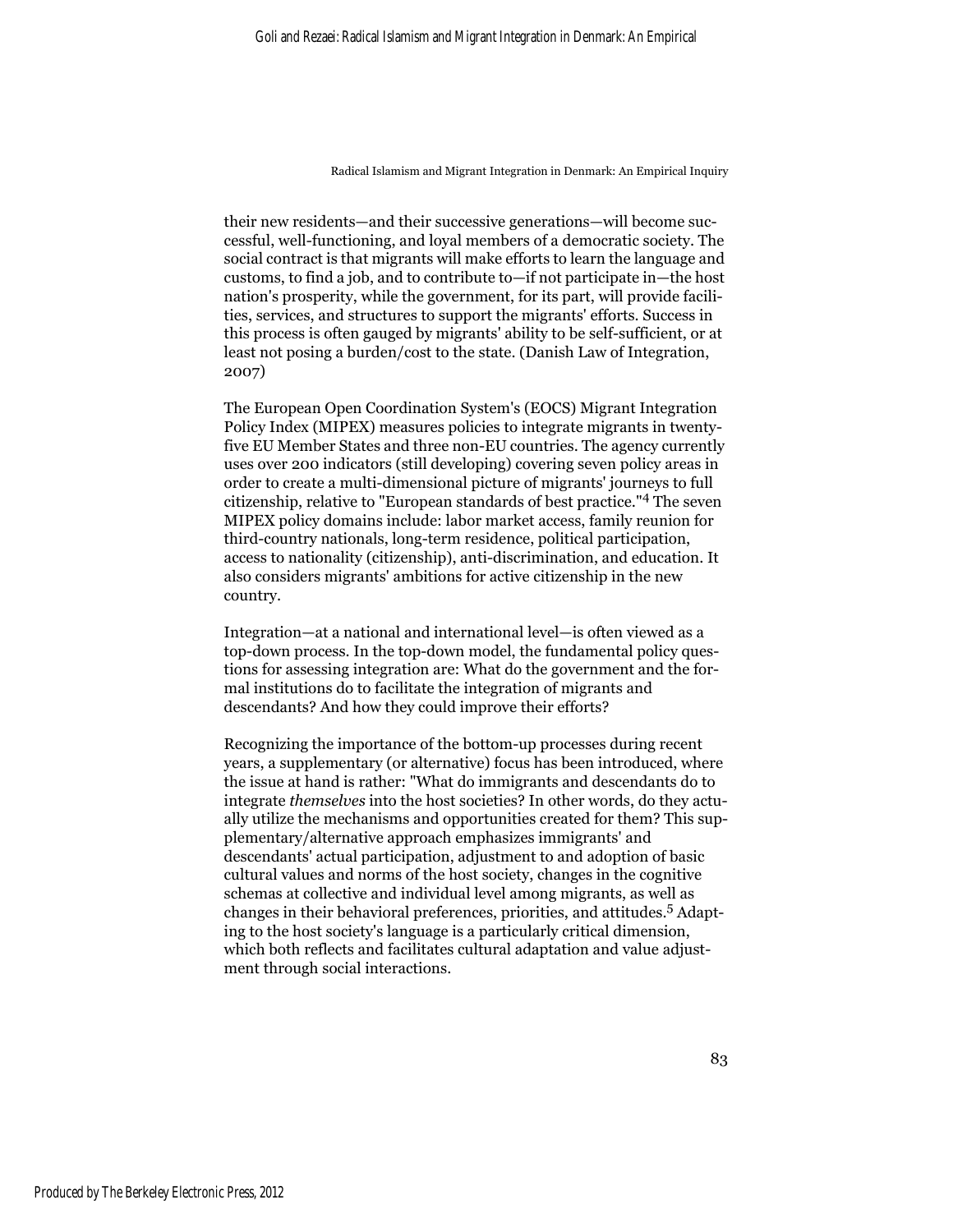Considering both kinds of processes, we define *integration* as follows: "Integration refers to the total outcomes of top-down and bottom-up (formal and substantial) processes, policies, and efforts, measured by quantifiable evidence and subjective beliefs about being anchored in a system socioeconomically and also with regard to cognition, attitudes, preferences, and actual behavior.<sup>6, 7</sup> Above all, it involves a substantial association and affiliation with a certain value system into which the subjects are integrating."

Whether and how immigrants successfully integrate into the host society (or even whether they *should*) is a complicated question that has been the topic of much research and debate. But in an attempt to explain the recent rise of militant Islamist ideologies around the world—including in Western nations, some analysts have suggested that failed (unsuccessful) integration may be to blame. The proposition is that the absence of socioeconomic success, unemployment, poverty, alienation, and discrimination motivates young Muslims in Western countries towards Radical Islamist worldviews. The report *Radicalisation, Recruitment, and the EU Counter-radicalization Strategy* notes specifically: "poor integration and exclusion of Muslims in Western societies might lay a significant foundation for radicalisation and polarization."8 The present study seeks to test that idea empirically.

## Methods

In this study, we examine empirically (a) the relationship between socioeconomic and cultural integration, and (b) whether the link between those factors is related to *"Radical Islamism."* In order to empirically elaborate on whether the assumed negative relation between socioeconomic and cultural integration on the one hand and home-grown radical Islamism on the other is *statistically* true or false, we decided first to elaborate on the core attributes of the concept *"Radical Islamism."*

#### *Measuring Radical Islamism*

The multi-staged process by which we explored and operationally defined *"Radical Islamism"* has been described extensively elsewhere (see Goli & Rezaei, 2010). Briefly, our approach, based in phenomenological theory and grounded theory, began with a series of explorative, in-depth interviews with young practicing Muslims, Islamic leaders, academics, and community professionals. We translated the concepts and themes from these interviews into a set of structured questions, which were embedded in a larger, nationally representative telephone survey of youth (ages 15–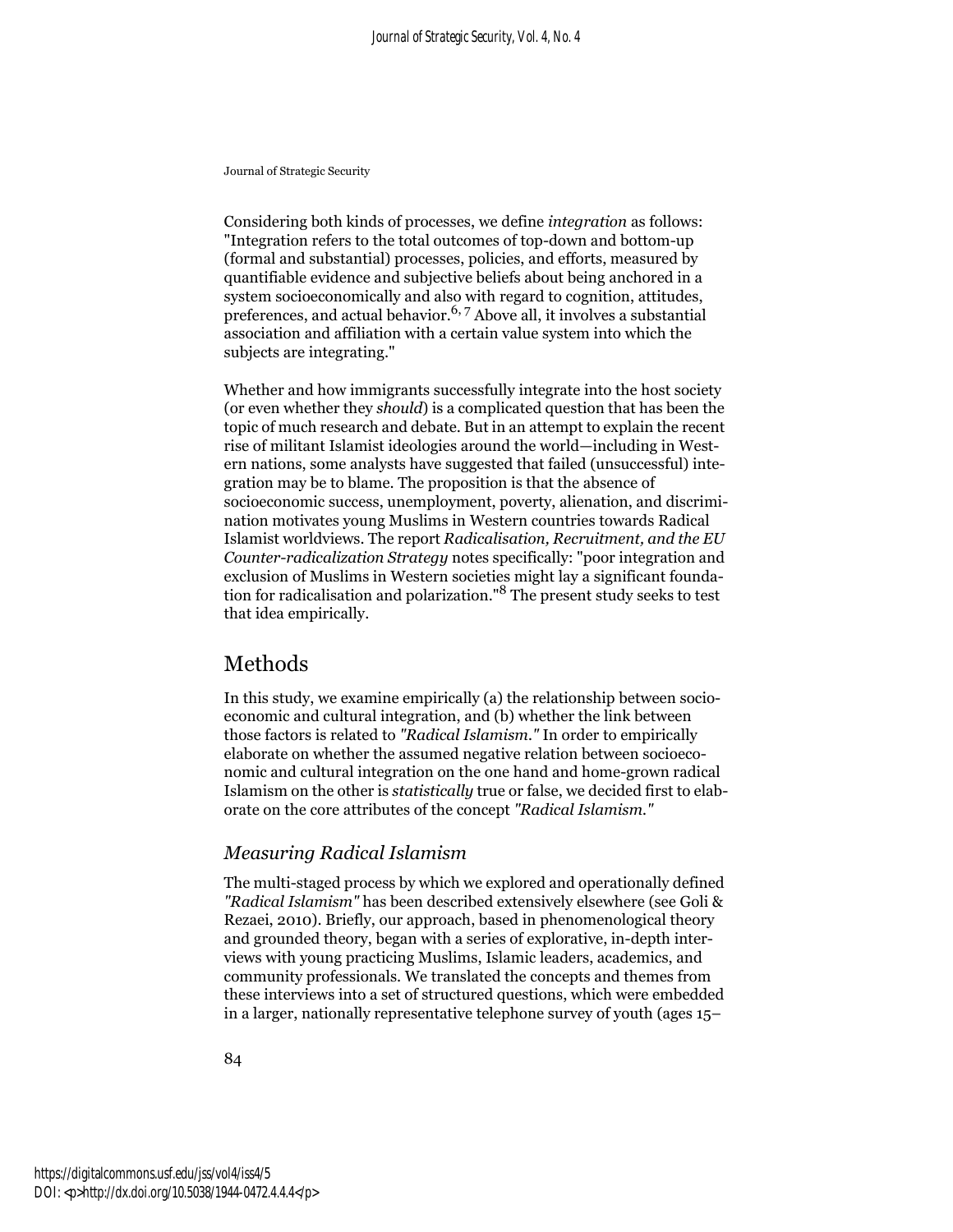30) in Denmark with ties of national origin to a "Muslim country" (N=1113). A minority (12.5%) who did not profess Islam were retained as a comparison group. From eighteen of those items, we developed criteria to identify *"Radical Islamists"* and to distinguish them from secular Muslims, fundamentalists, and even from non-militant Muslims who may be sympathetic to Islamist ideals (Weber, 1997).

Based on weighted responses to these eighteen items (see Table 1), participants were parsed into four categorical ideological groupings. For purposes of this analysis, Group Four comprises the *"Radical Islamists."*

- *Group One: Non-Radical Muslims* (N=551) comprised about half (49.4%) the sample. Respondents in this category largely did not endorse beliefs, attitudes, or behaviors that characterize a Radical Islamist World view.
- *Group Two: The Least Radical Muslims* (N=301) accounted for another quarter (27%) of the sample. Respondents in this category endorsed some beliefs, attitudes, or behaviors that are also endorsed by their more radical counterparts. They take their religion very seriously, but their Islamic belief system might be better characterized as *fundamentalist*.
- *Group Three: The Affiliated* (N=198) numbered less than one in five (18%) among the sample. Respondents in this category endorse fundamentalist and Islamist beliefs, attitudes, or behaviors but do not necessarily embrace the militancy that characterizes the radicals. Some of these respondents are probably more rebellious, feeling harmed by what they experience as global pressure on Islam, but not identifying with *Radical Islamism*. This group may be sympathetic to the aspirations and ideals of Radical Islamists, but they do not actively support them.
- *Group Four: The Most Radical Muslims* (N=63) comprised only 5.8% of the overall sample. Respondents in this category endorsed militant, radical Islamist beliefs, attitudes, and behaviors. They explicitly express affinity and support for, and identification with, known militant, radical Muslim groups.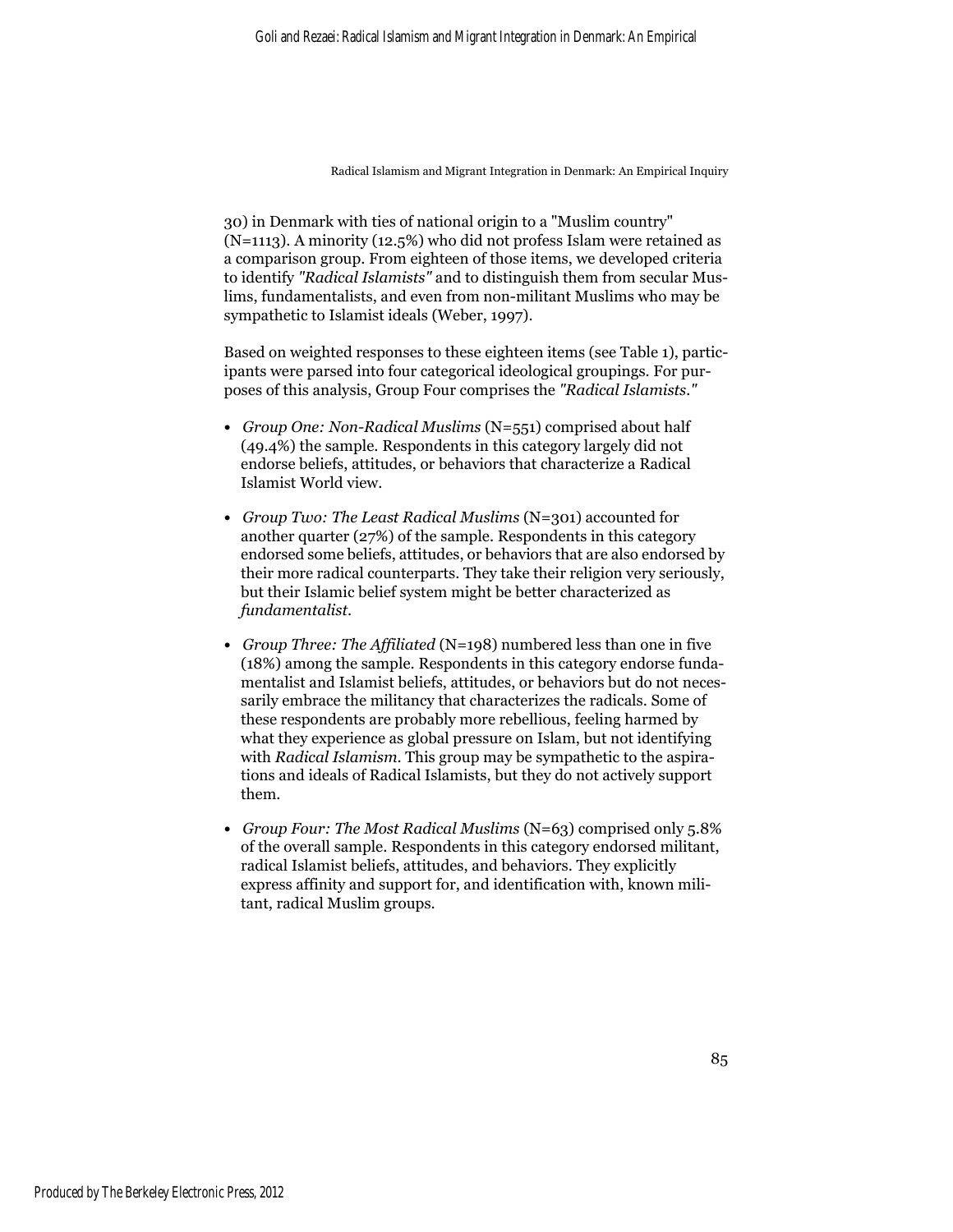## *Measuring Integration*

Also included in the nationally representative (Danish) survey was a set of questions measuring sociocultural integration. The socioeconomic aspects are addressed elsewhere in the study.9 The questions of how best to conceptualize—let alone measure—integration remain highly contested. Based on weighted responses to the eight items below, an "Integration Point" total was calculated for each participant to provide a continuous, scaled measure of integration:

- Do the respondents have a spare-time job, and if so, is the specific enterprise or office owned by immigrants or natives?
- How often do the respondents use the native language (in this case Danish) at work?
- How often do the respondents speak the native language (in this case Danish) at home?
- How often do the respondents speak/use Danish in their spare time and/or in relation to spare-time activities?
- Are those persons the individual respondent considers his/her closest friends natives (Danes) or of an immigrant background?
- Does the respondent find it proper that his family members work at a bank, a supermarket, a pub or café, slaughter house, or in the TV business?
- What popular television programs/series is the respondent viewing?
- With regard to local and national elections, is a candidate's religious attitude taken into consideration by the respondent when deciding to vote?

## Results

In analyzing these data, we sought to test the following hypothesis:

*Sociocultural and socioeconomic integration and Radical Islamism are inversely related among migrants from Muslim countries living in a Western democracy.*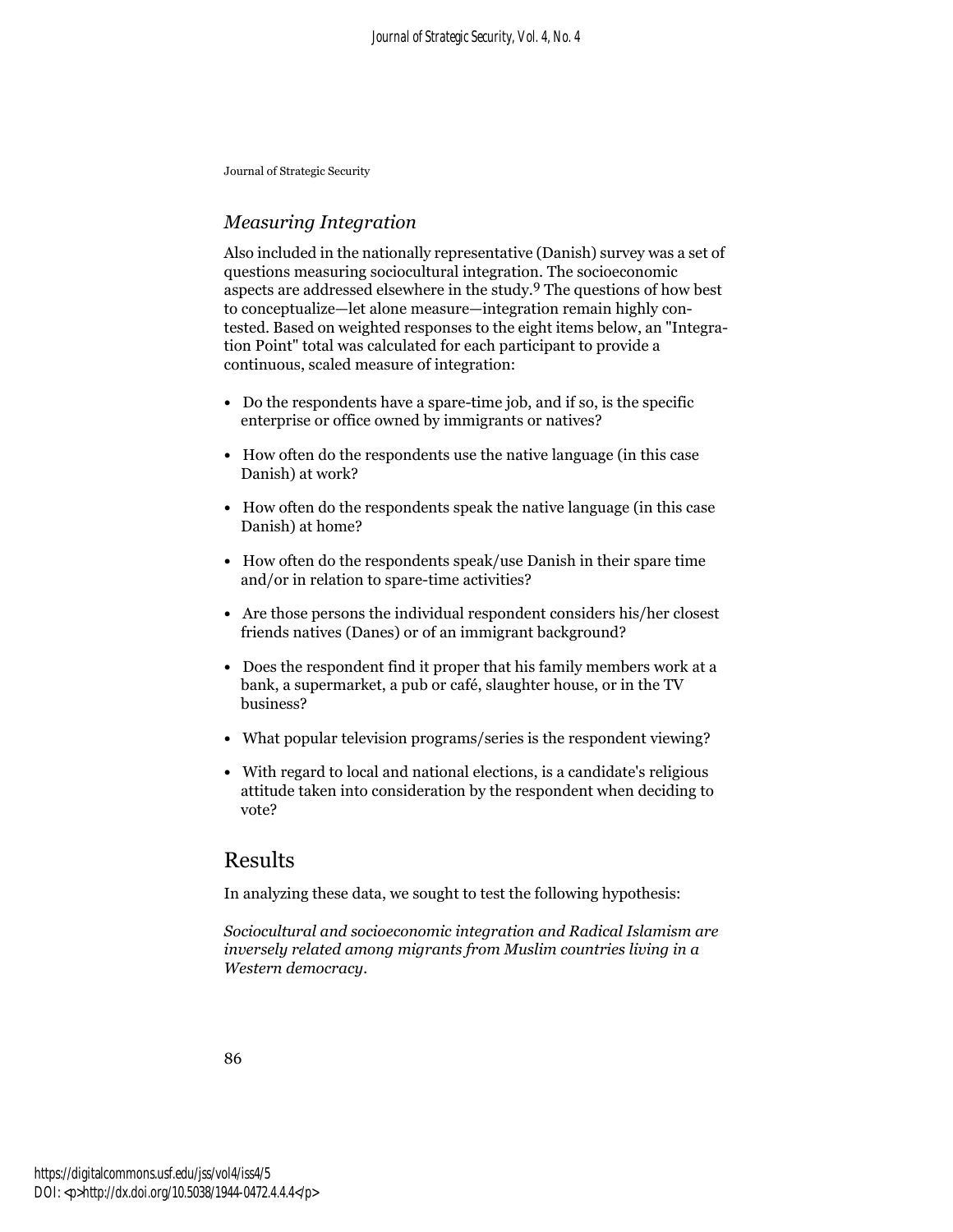| Table 1: Measuring Radical Islam (in Denmark) |  |  |
|-----------------------------------------------|--|--|
|-----------------------------------------------|--|--|

| <b>Item</b>                                                                                               | <b>Test</b>                              | <b>Value</b>          | df           | Asymp.<br>$Sig. (2-$<br>sided) |
|-----------------------------------------------------------------------------------------------------------|------------------------------------------|-----------------------|--------------|--------------------------------|
| Do you have a<br>leisure-time job *<br>Group                                                              | 6.669 <sup>a</sup><br>Pearson Chi-Square |                       | 9            | .672                           |
|                                                                                                           | Likelihood Ratio                         | 6.492                 | 9            | .690                           |
|                                                                                                           | Linear-by-Linear<br>Association          | .026                  | $\mathbf{1}$ | .871                           |
| How often do you<br>Pearson Chi-Square<br>speak Danish at<br>work * Group                                 |                                          | $22.369^{a}$          | 18           | .216                           |
| How often do you<br>speak Danish at<br>home * Group                                                       | Pearson Chi-Square                       | $36.507$ <sup>a</sup> | 15           | .001                           |
| How often do you<br>Pearson Chi-Square<br>speak Danish in your<br>leisure time<br>(activities) * Group    |                                          | $36.453^{\circ}$      | 15           | .002                           |
| Are the very best<br>Pearson Chi-Square<br>friends of yours of<br>Danish or immigrant<br>descent * Group  |                                          | $86.342^a$            | 15           | .000                           |
| Do you think it is in<br>contrast with your<br>religion if your<br>relatives or close<br>friends work in: |                                          |                       |              |                                |
| A Danish bank *<br>Group                                                                                  | Pearson Chi-Square                       | $123.754^a$           | 3            | .000                           |
| A Danish mall *<br>Group                                                                                  | Pearson Chi-Square                       | $53.025^{\rm a}$      | 3            | .000                           |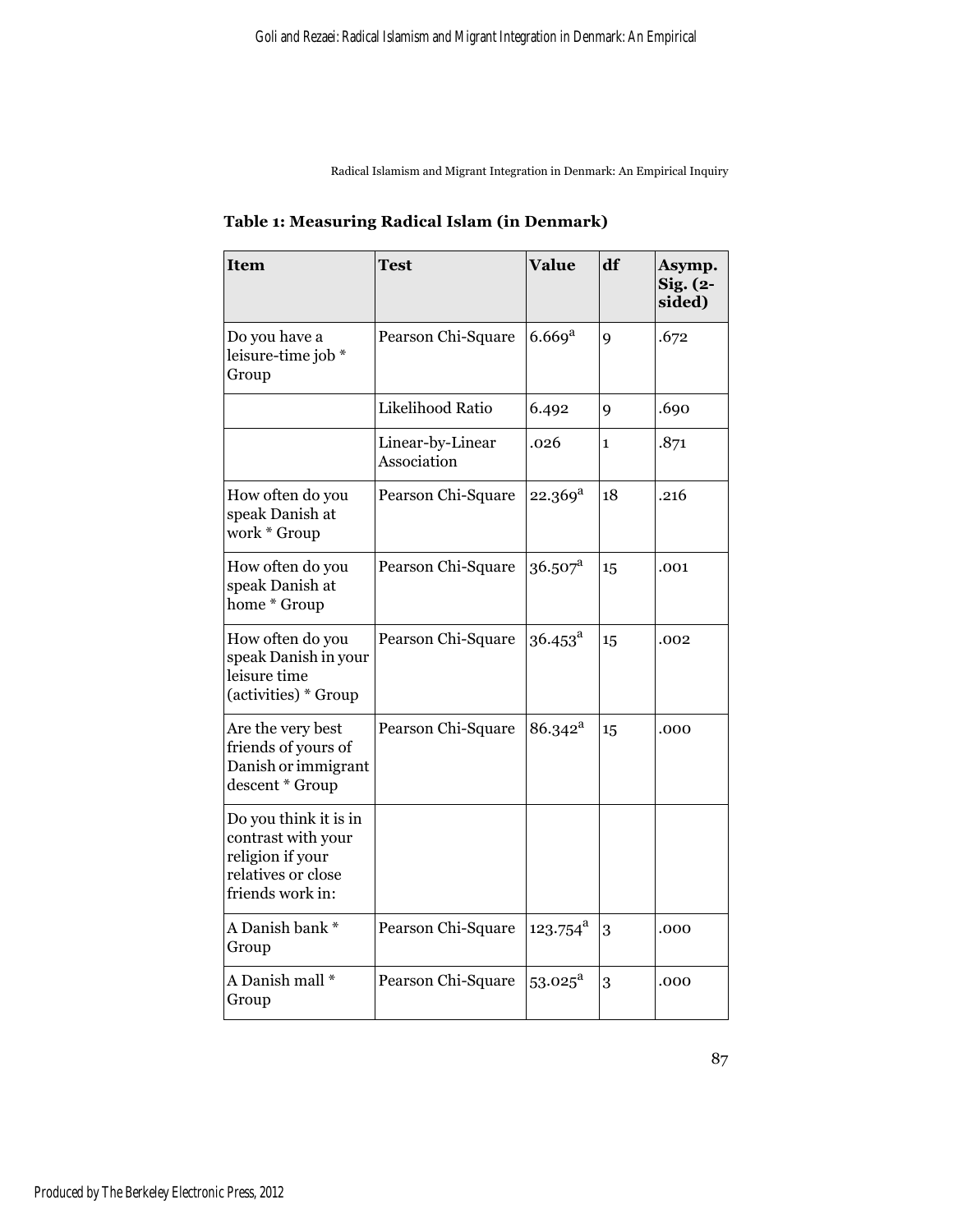| <b>Item</b>                                              | <b>Value</b><br><b>Test</b>                 |                        | df | Asymp.<br>$Sig. (2-$<br>sided) |
|----------------------------------------------------------|---------------------------------------------|------------------------|----|--------------------------------|
| In a café or a pub *<br>Group                            | Pearson Chi-Square                          | 139.791 <sup>a</sup>   | 3  | .000                           |
| A Danish slaughter<br>house * Group                      | Pearson Chi-Square                          | $144.243$ <sup>a</sup> | 3  | .000                           |
| Anchorman at a<br>Danish Television<br>network * Group   | Pearson Chi-Square                          | $21.060^a$             | 3  | .000                           |
| Do you watch the<br>following TV-<br>programs regularly? |                                             |                        |    |                                |
| Krøniken * Group<br>Pearson Chi-Square                   |                                             | $6.195^{\rm a}$        | 3  | .102                           |
| Matador * Group                                          | Pearson Chi-Square                          | $12.668^{\rm a}$       | 3  | .005                           |
| Paradise Hotel *<br>Group                                | Pearson Chi-Square                          | $4.756^{\rm a}$        | 3  | .191                           |
| X-factor * Group                                         | Pearson Chi-Square                          | $10.089^{\rm a}$       | 3  | .018                           |
| Tv-avisen &<br>Nyhederne * Group                         | $14.294^{\mathrm{a}}$<br>Pearson Chi-Square |                        | 3  | .003                           |
| Livvagterne * Group                                      | Pearson Chi-Square                          | $2.341^{\rm a}$        | 3  | .505                           |
| Nikolaj og Julie *<br>Group                              | $12.897$ <sup>a</sup><br>Pearson Chi-Square |                        | 3  | .005                           |
| Forbrydelsen *<br>Group                                  | Pearson Chi-Square<br>$3.780^{a}$           |                        | 3  | .286                           |
| Vild med dans *<br>Group                                 | Pearson Chi-Square                          | $17.367$ <sup>a</sup>  | 3  | .001                           |
| Hvem vil være<br>millionær * Group                       | Pearson Chi-Square                          | $-313^{\mathrm{a}}$    | 3  | .958                           |
| Robinson * Group                                         | Pearson Chi-Square                          | .420 <sup>a</sup>      | 3  | .936                           |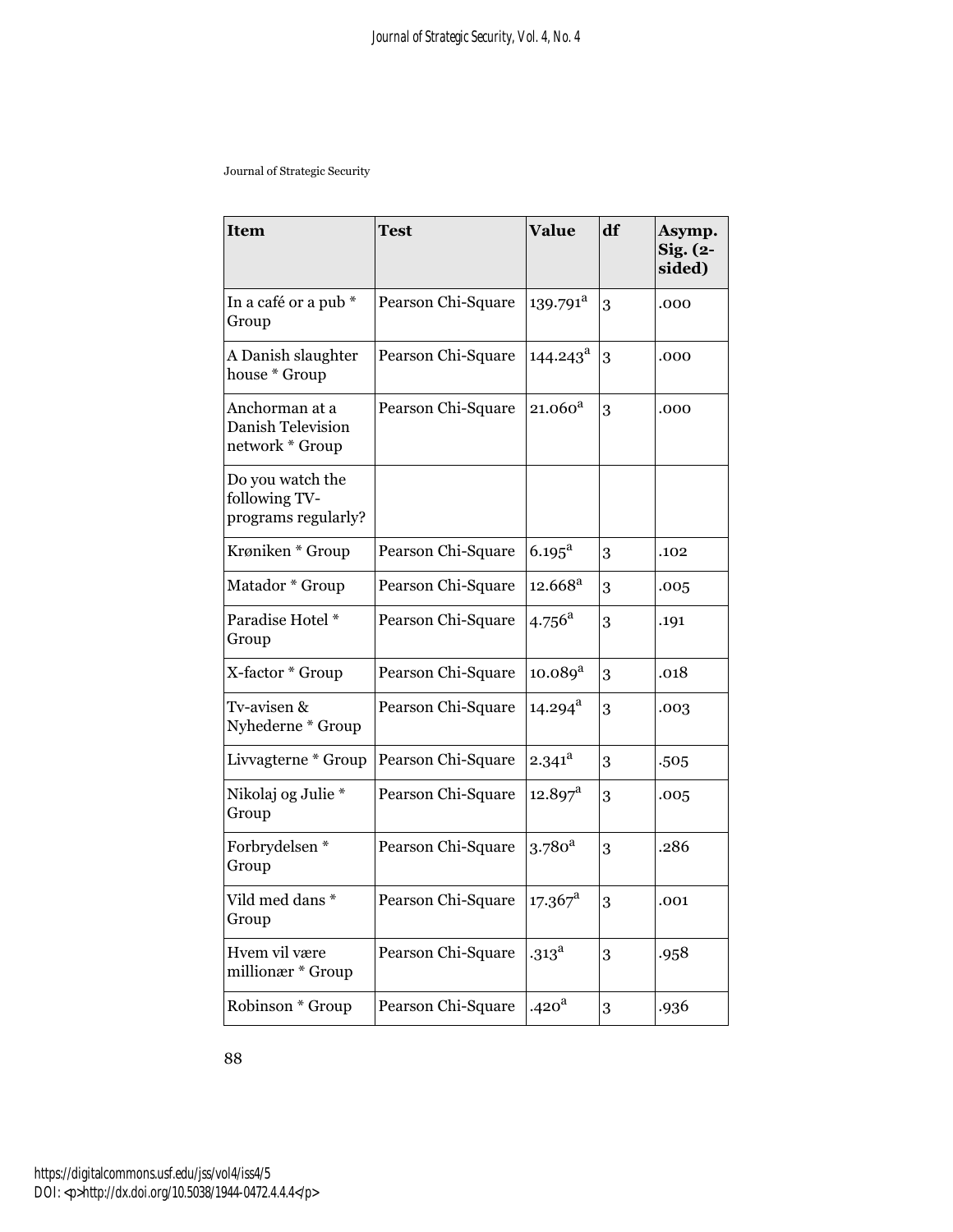| <b>Item</b>                                                                                                                     | Test               | <b>Value</b>       | df | Asymp.<br>$Sig. (2-$<br>sided) |
|---------------------------------------------------------------------------------------------------------------------------------|--------------------|--------------------|----|--------------------------------|
| Smagsdommerne*<br>Group                                                                                                         | Pearson Chi-Square | 2.829 <sup>a</sup> | 3  | .419                           |
| Rejseholdet * Group                                                                                                             | Pearson Chi-Square | $5.905^{\rm a}$    | 3  | .116                           |
| Anna Pihl * Group                                                                                                               | Pearson Chi-Square | .357 <sup>a</sup>  | 3  | .949                           |
| Go'Morgen<br>Danmark * Group                                                                                                    | Pearson Chi-Square | $4.051^{\rm a}$    | 3  | .256                           |
| None of these *<br>Group                                                                                                        | Pearson Chi-Square | .181 <sup>a</sup>  | 3  | .981                           |
| When you vote for<br>local or national<br>Parliament, do you<br>vote for a candidate<br>with a Muslim<br>background? *<br>Group | Pearson Chi-Square | $120.990^a$        | 12 | .000                           |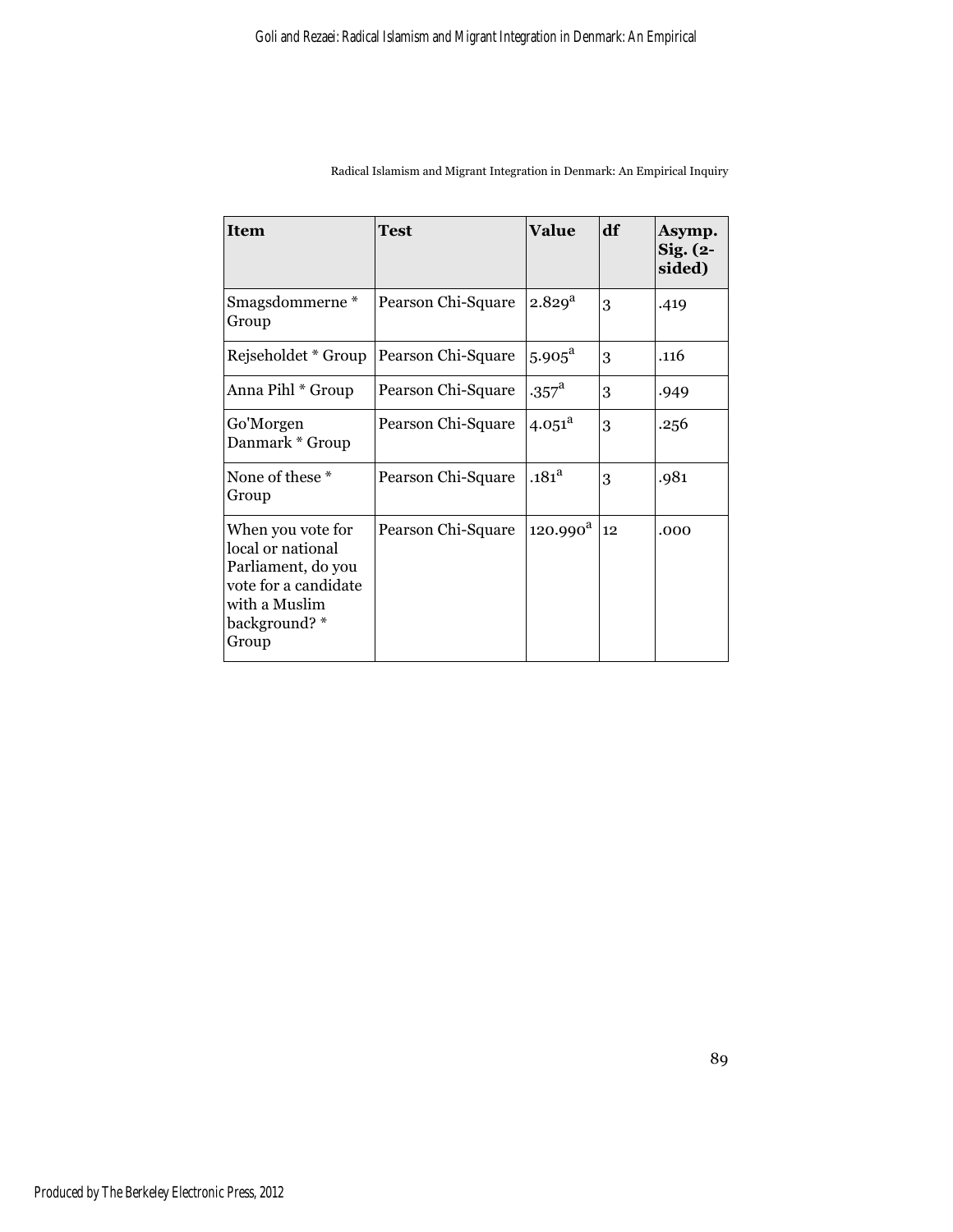## Social Attitudes and Behavioral Indicators

First, we examined differences in "integration" item endorsement among each of the four ideological categories with regard to social attitudes and behaviors.

#### *Leisure-time job*

There was no significant difference among the four ideological groups  $(\chi^2(9) = 6.67, p = .672)$  in the proportion who held a leisure-time job. Fewer than a third (29.8%) of all participants reported having a spare (leisure) time job, with most of those (26.5%) working at "Danish" workplaces, and the other 3.3% being employed by immigrant-owned businesses.

#### *Language spoken*

There was no significant difference among the four ideological groups ( $\chi^2$  $(18) = 22.37, p = .216$ ) in whether the dominant language of their workplace (not necessarily meaning at a spare-time job) was Danish or a foreign language. A majority of all respondents said they exclusively or almost exclusively speak Danish at their workplace. This was true for twothirds (66.7%) of the Radical Islamists (Group Four) and for nearly the same proportion (61.7%) of the non-radical Muslims (Group One).

The ideological groups did differ in the frequency with which they spoke the Danish language in their private homes. Overall, more than half (56.4%) of the sample reported speaking Danish at home almost exclusively or very often. While household Danish was quite common (61.4%) among respondents in Group One, it was less commonly (42.9%) reported among those in Group Four.

With regard to the use of the Danish language in relation to spare-time jobs and spare-time activities, there are no differences across the four groups, all around 80%. Data reveals no indication for the impact of the use of language in spare-time on Radical affiliations.

## *Danish friendships*

The ideological groups also differed quite significantly ( $\chi^2$  (15) = 86.34, *p* <.0001) in the extent to which their closest friendships are with native Danes or other immigrants. Across the groups, only a minority (14.2%) reported that their closest friends were Danes, but there was a linear, downward slope corresponding to the degree of radicalism, with the high-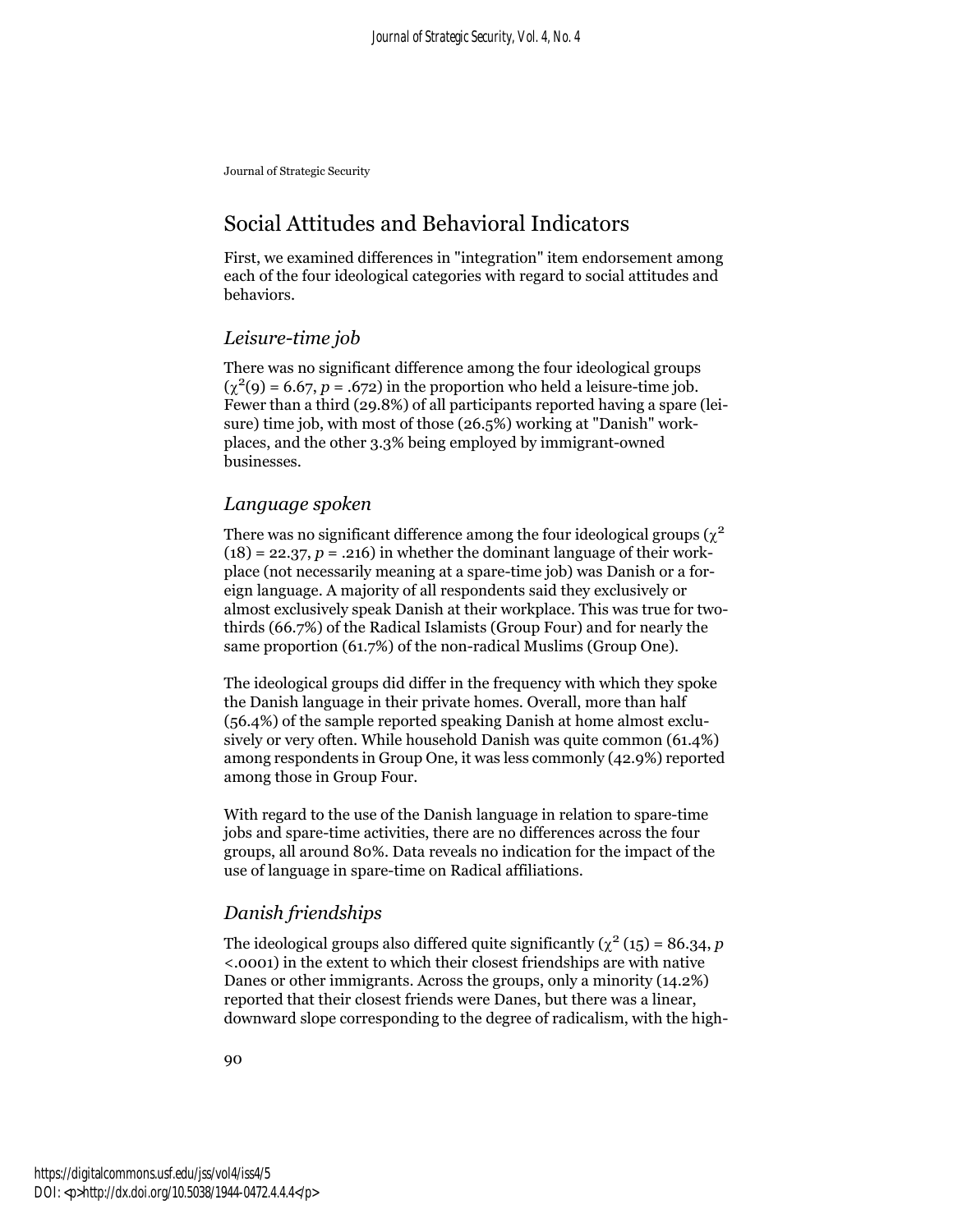est share appearing in Group One and almost no representation in Group Four. The opposite trend is true for maintaining one's closest friendships with other immigrants. Here, there is an upward sloping curve: 81% of the respondents in Group Four—compared to 39% among Group One—have their closest friendships with other immigrants.

#### *Religious proscriptions*

One indicator of whether a person with a Muslim background treats Islam's religious code literally is his views about engaging in professional activities requiring contact with objects, artifacts, or processes that are forbidden (*haram*) in Islam; for example, contact with alcohol, pork, interactions with the opposite sex, charging interest rates on loans (*Reba*'), etc. Accordingly, we asked respondents whether they thought it violated their religious code to engage in a series of work-related activities. There were significant differences among the four ideological groups with regard to each activity.

- Working in a Danish bank: Only 5% of the sample believed it would violate Islam's religious code to work in a Danish bank, though the prevalence was greater (33%) among the Radical Islamists than among the non-radical Muslims (1.5%) ( $\chi^2$  (3) = 123.75, *p* <.0001).
- Working in a supermarket: There were significant between-group differences in beliefs about whether working in a Danish market violated Islam's religious code ( $\chi^2$  (3) = 53.03, *p* <.0001). One in five (20.6%) of Radical Islamists believed it was a violation, while only 2.5% of nonradical Muslims shared that belief.
- Working in a pub or café that serves alcohol: Again, the between-group differences were significant  $(\chi^2(3) = 139.79, p < .0001)$ . Two-thirds (66.7%) of Radical Islamists believed that work would offend their religious code, while only 18.9% of those in Group One believed similarly.
- Working in a Danish slaughter house: Though the overall proportions were smaller, the between-group differences were significant ( $\chi^2$  (3) = 144.24, *p* <.0001). Nearly three-quarters (71.9%) of Radical Islamists believed this to be a religious violation.
- Working as a journalist on Danish television: Here, the between-group differences were less substantial, but still statistically significant ( $\chi^2$  (3) = 21.06, *p* <.0001). Only 12.7% of Group Four participants objected to this activity on religious grounds, and only 2% of those in Group One were so inclined.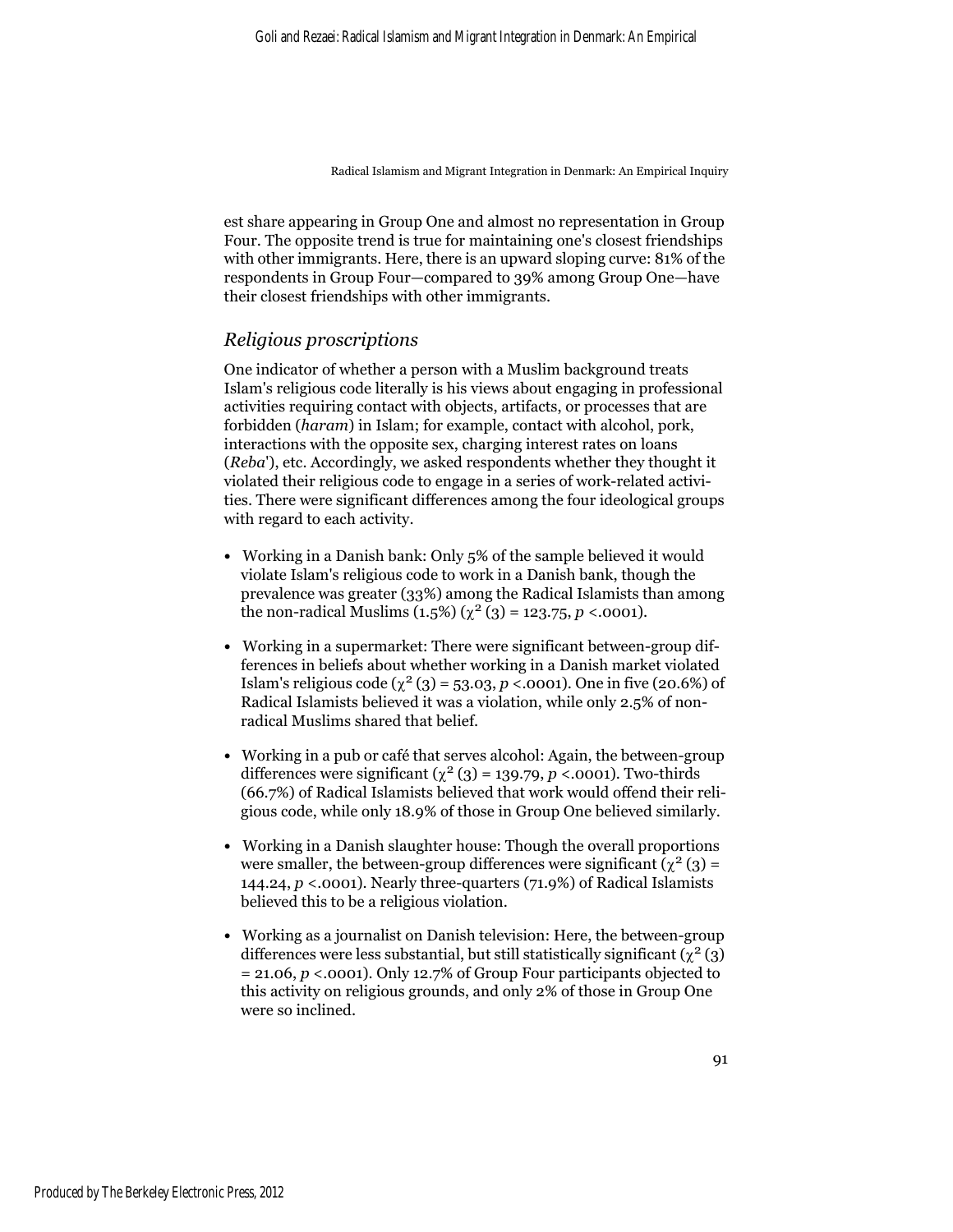## *Television viewing*

In the next series of comparisons, we examined differences between the ideological groups in the extent to which they viewed one or more of Denmark's most popular and well-known television programs. There did not appear to be robust and consistent TV viewing differences across the groups.

Programs with an historical bent ("Krønikken" and "Matador" (Denmark)), were viewed somewhat more frequently by Radical Islamists than by non-radical Muslims (15% vs. 5%). In addition, Group Four had the highest viewership endorsement for knowledge-oriented quiz shows and news programs (74.8% for Group One and 90.5% for Group Four).

#### *Voting preferences*

Regarding the questions of voting behavior and religious attitude, results suggest that individuals categorized in Group Four are more likely to pay attention to candidates' Muslim background when making voting decisions  $(\chi^2 (12) = 120.99, p < .0001)$ . There was an upward-sloping curve with 7.8% of respondents in Group One and 19% of those in Group Four responding positively to the question.

#### *Language skills*

With regard to possible connections between the immigrants' language skills (Danish fluency) and their integration, a majority of all respondents considered themselves to be fluent in Danish at a native level. This was true for 68% of the Radical Islamists, and no significant differences were discerned across groups.

#### *Residential concentration*

Because immigrants are often concentrated in certain urban areas, and some immigration analysts believe that hinders integration, we asked respondents' views on the issue. Nearly a third (30.7%) of all respondents find the residential concentration to be a good, or a very good, idea, though the proportion of Group Four respondents who share this attitude is somewhat larger (38.1%).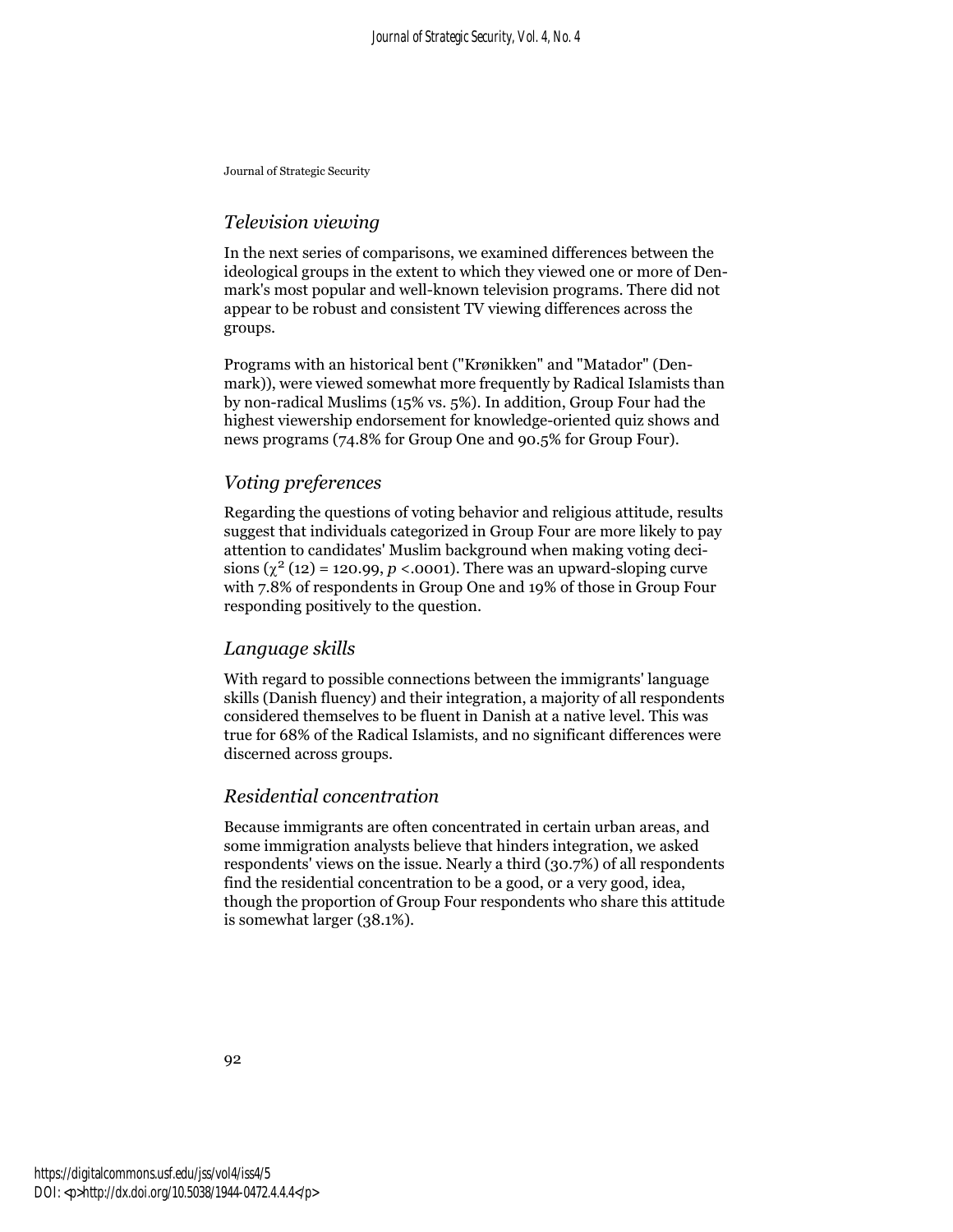#### *Cross-ethnic intimate relations*

Though we did not ask about the depth and the length of these relationships, we posed the question in the following way: *"Have you ever had a Danish boy/girlfriend?"* which suggests relationships that are emotionally intimate, not just sexual. About half (47.6%) of the sample reported some sort of intimate relationship with a native Dane. There was a significant difference between the ideological groups ( $\chi$ 2 (6) = 20.57, *p* = .002), but in an unexpected direction.10 Cross-ethnic intimate relations with native Danes were more common among individuals in Group Four (50.8%) than among to those in Group Three (29.8%) or Group One (40.1%).

#### *Leisure and Community interests*

A substantially larger share of Group Four respondents have leisure interests that occupy much of their spare-time (74.6% vs. 55% for the other groups). The Group Four members were also somewhat more likely than those in Group One to engage in community activities that improve other immigrants' integration and academic achievement (30.2% vs. 20.3% for Group One).

#### *Discrimination experience*

A much larger proportion of Radical Islamists (36.5%) experience discrimination in daily life, relative to their non-radical counterparts (5.8%). Most respondents (84.2%) have never or almost never experienced discrimination in relation to work. Less than 10% (8.2%), overall, say they experience work-related discrimination "now and then." Parsing by ideological group, however, the Radical Islamists were *more* likely to experience occasional work-related discrimination (17.1% vs. 8.2% sample average) and less likely to have never experienced work-related discrimination (48.8% vs. 62.2% sample average). These differences among the four ideological groups, however, were not statistically significant (χ2 (12)  $= 11.94, p = .450$ .

#### *Arrest*

Less than 15% of the overall sample (12.4%) had been arrested by the police, but the prevalence was distributed rather unevenly across the groups. Only 8.5% of non-radical Muslims had been arrested, but more than a third (36%) of Radical Islamists reported an arrest. That proportion is four times larger than in Group One and more than twice as large as in Groups 2 and 3.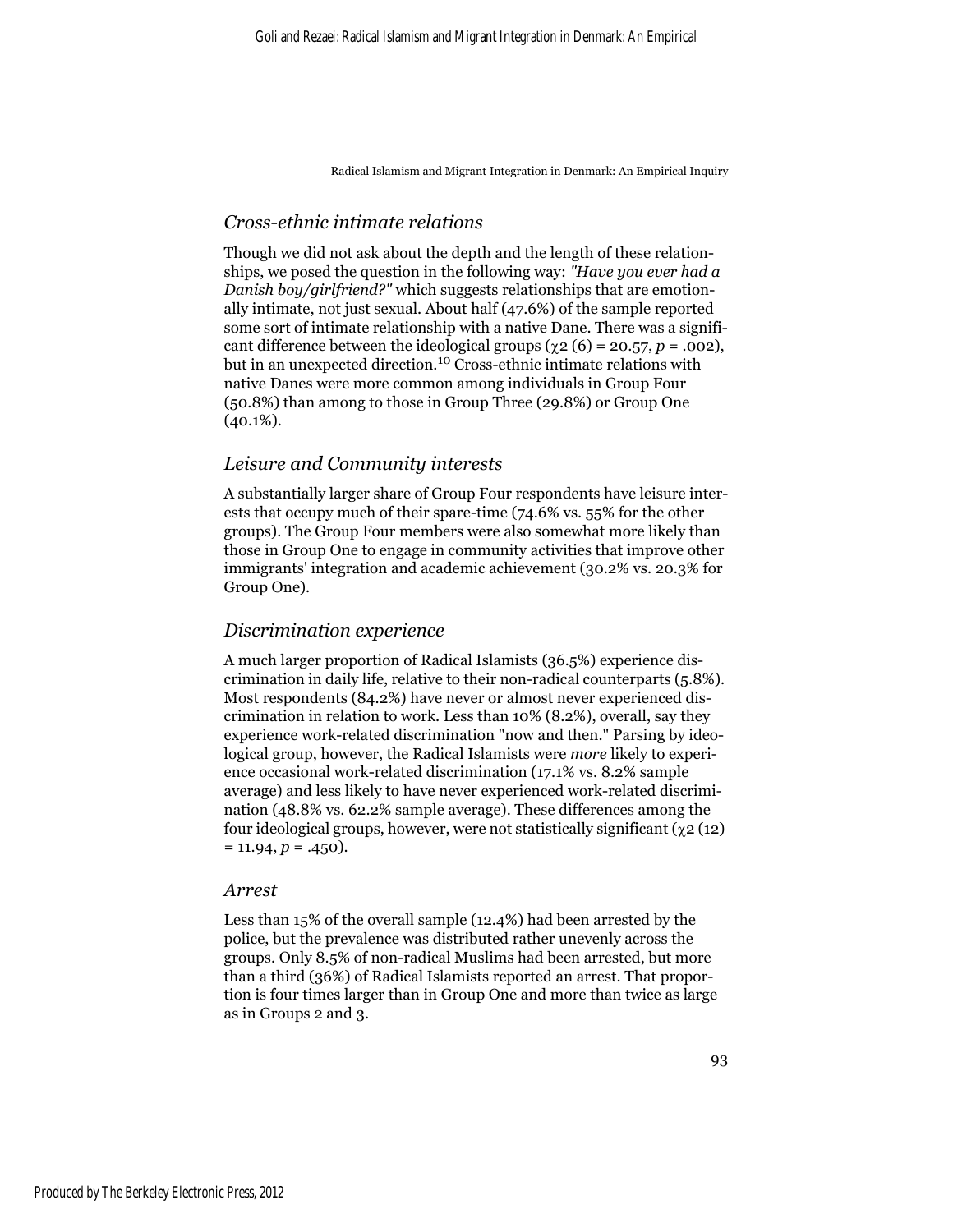#### *Religious associations*

Though only a small minority of the overall sample reported membership in religious associations, differences between the ideological groups were significant ( $\chi$ 2 (3) = 45.23, *p* <.001). A linear trend was evident, with 1.3% of those in Group One and 15.9% of those in Group Four engaged with such associations.

#### *Aid/Health organizations*

Membership in organizations that focus on social aid and health-related matters was uncommon. Just 3.3% of the sample reported such memberships, and the proportion was distributed evenly across the four groups. Focusing only on these memberships *with fellow countrymen*, only 3.2% of those in Group Four and 1.3% of those in Group One endorsed participation. Similarly, only 1% of the sample was involved in any "communitylifting" support activities at the local level.

#### *Organized sports activities*

Participation in organized sports activities was inversely related to ideological radicalism, though the differences were not statistically significant. There is a slight linear trend, ranging from 11.4% among Group One respondents down to 7.9% among those in Group Four. Though the absolute numbers are small, 3.2% of those in Group Four, compared to 2% in Group One, were involved in organized sports activities, specifically with fellow countrymen. The differences across groups with regard to these activities are too small to foster any ideas about their significance.

#### *Cultural activities*

Only 3% of the overall sample reported engaging in cultural activities with Danes, and none of those respondents belonged to Group Four. Even looking specifically at engagement in cultural activities *with fellow countrymen*, less than 5% of the population across the four groups is engaged in those activities, and there are no significant between-group differences.

#### *Media consumption*

There were no significant between-group differences in the reported viewership of Danish national television channels, as a majority of the sample (82.6%) often watched those channels. The same was true for international television channels such as CNN, BBC, and the like, but at a much lower extent (25.8% watch those channels often). Moreover, there were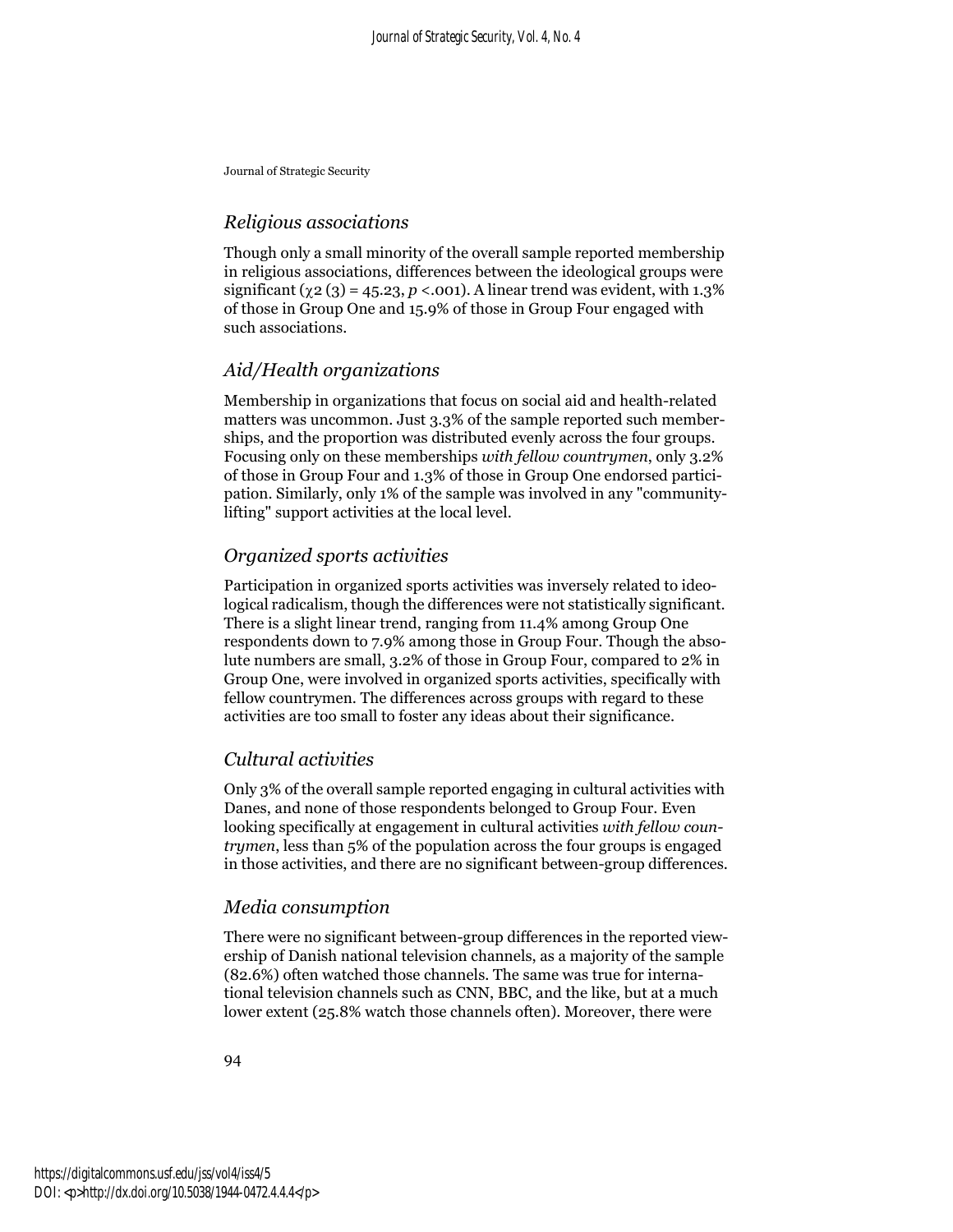no significant differences between the ideological groups in the extent to which they watched television channels or broadcasting from the country of origin. 40% of all respondents watch those channels regularly, with the lowest endorsement coming from Group One (34.7%). A difference was evident, however, in the consumption of Arabic-language channels like Al-Jazeera, Al-Arabia, MBC, and the like. Just about a quarter (25.4%) of the total sample (and just 15.1% of Group One) watches those channels on a regular basis, but the proportion is much higher among those in Group Four (39.7%) and Group Three (42.4%). Finally, a difference was also noted among respondents who report they do not watch TV at all. About one of every ten (10.3%) in Group One respondents were non-TV watchers, but only 3.2% of those in Group Four were so inclined.

## *Children's school*

We also asked respondents about the *kind* of schooling their children receive or should receive. Public schools (without consideration of bilingual pupil attendance) generally were selected by about a quarter (24.3%) of the sample, including those in Group Four (23.5%). Radical Islamists, however, were only half as likely as others to select public schools with a majority of Danish pupils (17.6% vs. 31.6%). Overall, public schools with a majority of bilingual pupils were an unpopular choice, with less than 10% (8.4%) of the sample—and none of the Radical Islamists—endorsing that option. Perhaps the most striking difference between the ideological groups pertains to the preference for an Islamic Free School. While 8.4% of the entire sample endorsed that option, it was selected by nearly one in four of the Radical Islamists (23.5%).

| <b>Aspect</b>                                      | <b>Test</b>        | <b>Value</b>        | df | Asymp.<br>Sig. (2-<br>sided) |
|----------------------------------------------------|--------------------|---------------------|----|------------------------------|
| General satisfaction<br>with life                  | Pearson Chi-Square | 19.920 <sup>a</sup> | 15 | .175                         |
| Leisure-time<br>activities you are<br>very good at | Pearson Chi-Square | 9.299 <sup>a</sup>  | 3  | .026                         |

#### **Table 2: Social Attitudes and Behavioral Indicators**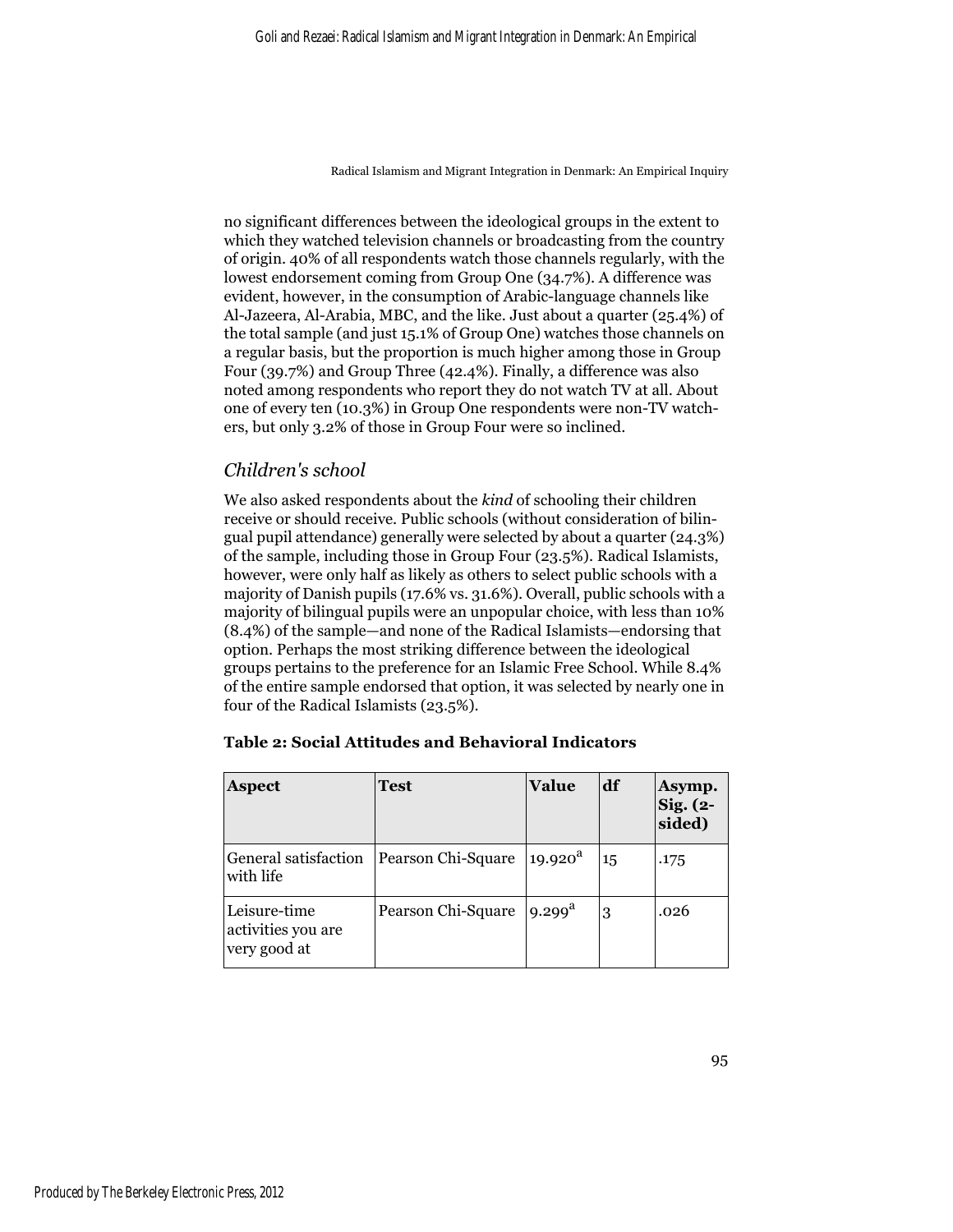| <b>Aspect</b>                                                                                            | <b>Test</b>                               | <b>Value</b>          | df | Asymp.<br>$Sig. (2-$<br>sided) |
|----------------------------------------------------------------------------------------------------------|-------------------------------------------|-----------------------|----|--------------------------------|
| Engagement in<br>voluntary work in<br>order to further<br>immigrants' and<br>descendants'<br>integration | Pearson Chi-Square                        | $10.297$ <sup>a</sup> | 6  | .113                           |
| The cause of<br>dissatisfaction: The<br>authorities'<br>treatment of Muslim<br>population                | 81.988 <sup>a</sup><br>Pearson Chi-Square |                       | 3  | .000                           |
| Near-death<br>experience                                                                                 | 52.821 <sup>a</sup><br>Pearson Chi-Square |                       | 3  | .000                           |
| Dissatisfaction with<br>Pearson Chi-Square<br>own life                                                   |                                           | $38.509^{\rm a}$      | 3  | .000                           |
| Guantanamo                                                                                               | Pearson Chi-Square                        | $124.635^a$           | 3  | .000                           |
| Loneliness                                                                                               | Pearson Chi-Square                        | 26.159 <sup>a</sup>   | 3  | .000                           |
| Death in the family                                                                                      | Pearson Chi-Square                        | $67.048$ <sup>a</sup> | 3  | .000                           |
| <b>Experience</b> of<br>discrimination                                                                   | Pearson Chi-Square                        | $65.996^{\rm a}$      | 3  | .000                           |
| Israel-Gaza Conflict                                                                                     | Pearson Chi-Square                        | $155.910^{a}$         | 3  | .000                           |
| <b>Iran's Nuclear</b><br>program                                                                         | Pearson Chi-Square                        | $65.854$ <sup>a</sup> | 3  | .000                           |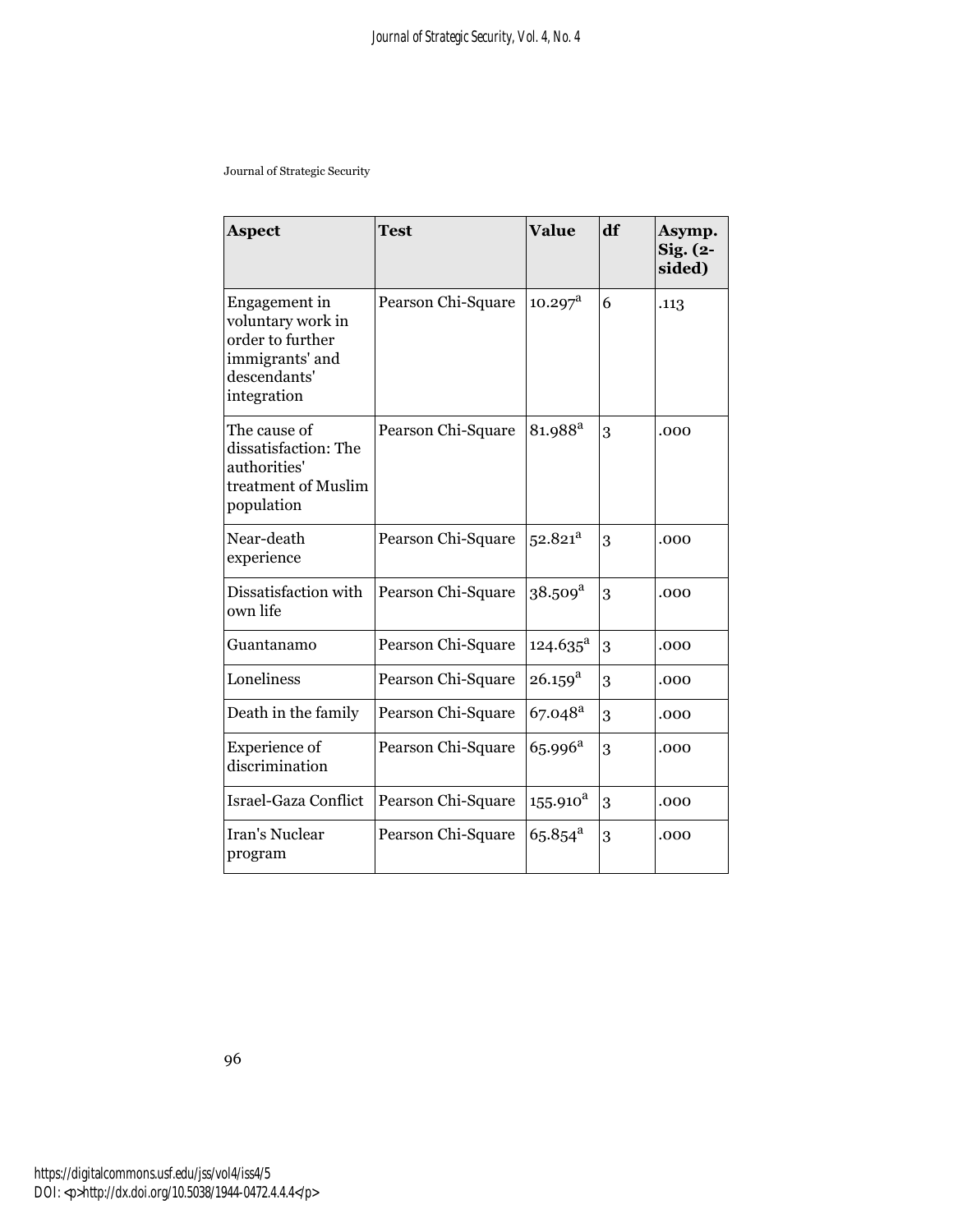# Socioeconomic Indicators

#### *Income*

For this analysis we categorized monthly income levels to differentiate those who are "poor" or "not poor" in Denmark and designated those with 10,000 Danish krone (DKR) (\$1,845 dollars) or more after living expenses as "higher income."11 We set "zero" income as the marker of absolute poverty. There were some differences between Group Two and Group Three, though nothing that illuminates the present hypothesis.

Among self-sufficient respondents with higher incomes, we find that nearly 25% of the respondents in Group Four have more than 10,000 DKR at their disposal after taxes and housing expenses are paid, compared to about 12% on average for the entirely self-sufficient sample  $(N=577)$ .

## *Housing*

Housing is another key socioeconomic indicator, which we measured here by assessing whether respondents owned a home or were renting. The great majority of all respondents (69.5%) were living in rented apartments, and very few in rented houses. There were no significant differences in home/apartment ownership, with 3.2% of those in Group Four compared to 5.0% of those in Group One reporting they owned rather than rented.

## *Educational attainment*

Among respondents with the lowest level of formal education, Group Four is somewhat overrepresented (14.3%), relative to the other ideological groups (7.1% in Group One, 1.1% in Group Two and 5.5% in Group Three). Conversely, at the highest educational levels, Group Four (5.7%) is somewhat underrepresented (e.g., 18.6% for Group One). Relatively larger shares of respondents in Group Four (20%) are engaged in middle-range (college) education.

## *Educational merits*

We compared educational record/merit achievements, recognized in Denmark, obtained by respondents in each of the four groups. There were no between-group differences in regard to lower, primary-school level merits. The Radical Islamists, however, had a greater proportion of respondents with professional-level merit (15% for Group Four vs. an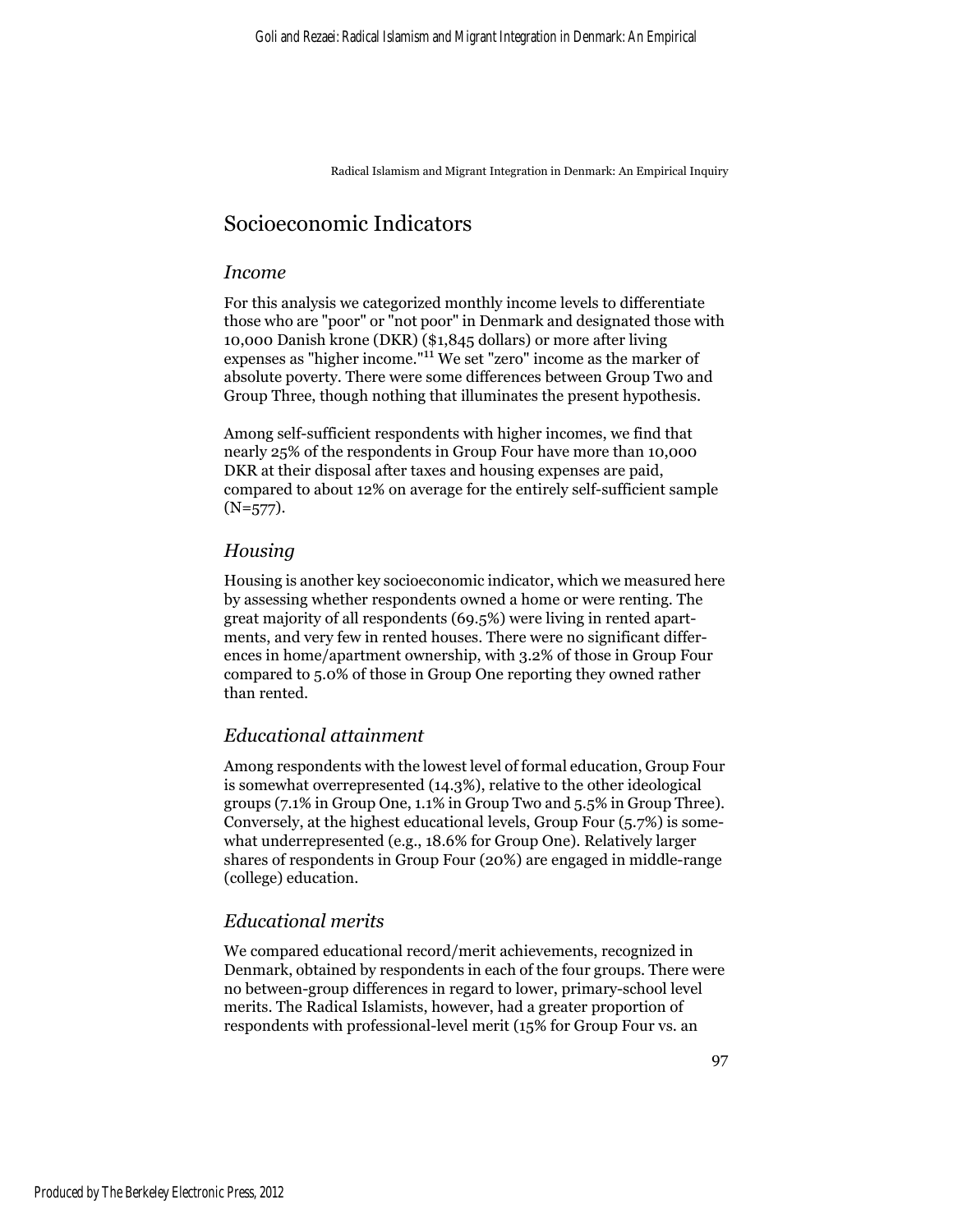average of 7.2% for the other three groups). It is fair to say that mediumterm educations were more typical of Group Four respondents, but there is no evidence to suggest that they are more educated than the others.

## *National Exam Score*

Denmark administers national examinations to measure academic achievement. Scores range from –3 to 12. We asked respondents about their most recent exam score. For each score level, there were virtually no differences between the ideological groups until level 7 (roughly equivalent to a C+), where a majority of Group Four (52.2%) have obtained these results, compared to slightly less than half (45%) of those in Group One. At level 10 (akin to a B+), however, only 14% of Group Four attained that score, compared to 21.1% for Group One. Just over 3% of the total sample (3.2% of Group Four and 2.6% of the other groups) achieved the highest possible score of 12 (A+ equivalent), but there were no significant differences among the ideological groups ( $\chi$ 2 (21) = 13.13, *p* = .904). Aggregating the "above-average" exam scores (to include 7, 10 and 12), the proportion of those in Group Four (68.9%) is virtually identical to that of the other groups (69%). There is therefore no evidence for differences with regard to exam scores across the groups.

# Marital Compatibility Indicators

Another dimension of sociocultural integration and accommodation is reflected in views on marital compatibility. We asked respondents what factors would be important to them in considering the appropriateness of a marriage partner for their own child.

## *Family relation*

An overwhelming majority find it of no importance that the partner is a relative. Slightly—but not significantly—more of those in Group Four (6.3% vs. 4.1% average) find it important that the person is a relative.

## *Language and culture*

There were no differences among the ideological groups in preferences for the partner having an identical lingual and cultural background. More than half of the entire sample believe it is important for the bride and groom to share a common language and culture.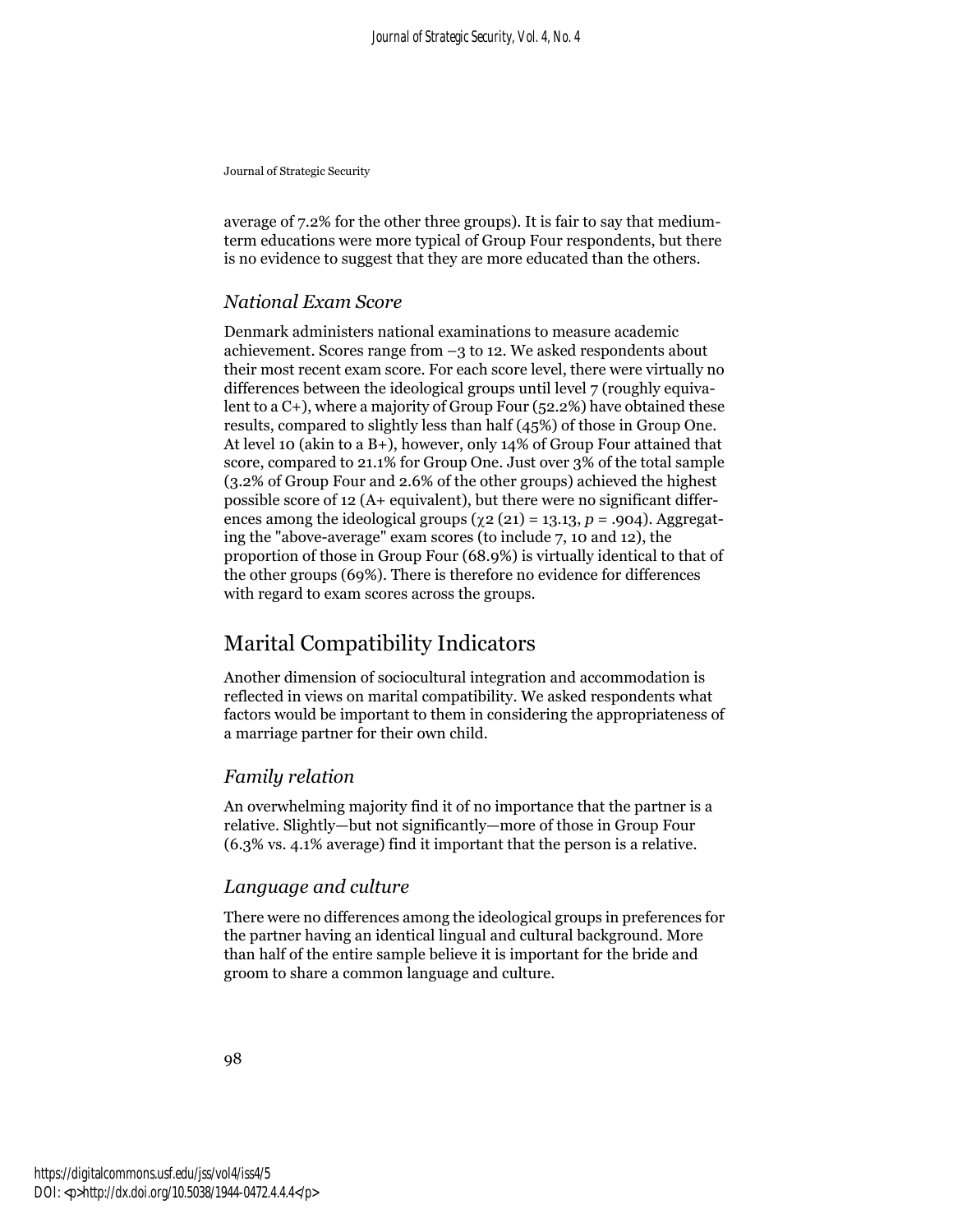## *Professional and educational status*

Most respondents viewed professional and educational status as a key area of compatibility. Just a third (34%) of the entire sample—and about 16% of the Radical Islamists—viewed that compatibility as absolutely unimportant.

## *Religiosity*

Significant differences between ideological groups existed in the importance of religious compatibility. While less than half of the sample (39%) identified it as being very important that the partner is a righteous Muslim, that feature was endorsed by more than two-thirds (69.8%) of the Radical Islamists (vs. 24.8% for Group One).

## *National background*

Only about a quarter (23.3%) of the entire sample found it important that the marriage partner be a native Dane. Those in Group Four endorsed this item less frequently (12.7%) than those in Group One (26.5%).

# Religious Indicators

Among those who professed Islam, we also asked a series of questions, beyond those used for ideological group classification, concerning religious attitudes and duties.

## *Rule supercession*

We posed the question of whether Muslim immigrants should follow Islamic law (*Sharia*) or the National law if the two mandates are in conflict. About one in five (19.1%) of the sample, overall, said that Islamic law should take precedence, but there was a notable gap among the ideological groups, with only 6.6% of non-radical Muslims and more than half (55.5%) of Radical Islamists deferring to *Sharia*.

## *Death for an Apostate*

We asked if a Muslim turns his/her back to the Islamic faith by converting to another religion, whether it is proper to kill him/her according to the *Sharia*. Only 1.1% of the non-radical Muslims agreed the killing would be proper, but nearly a third (30.2%) of the Radical Islamists endorsed it.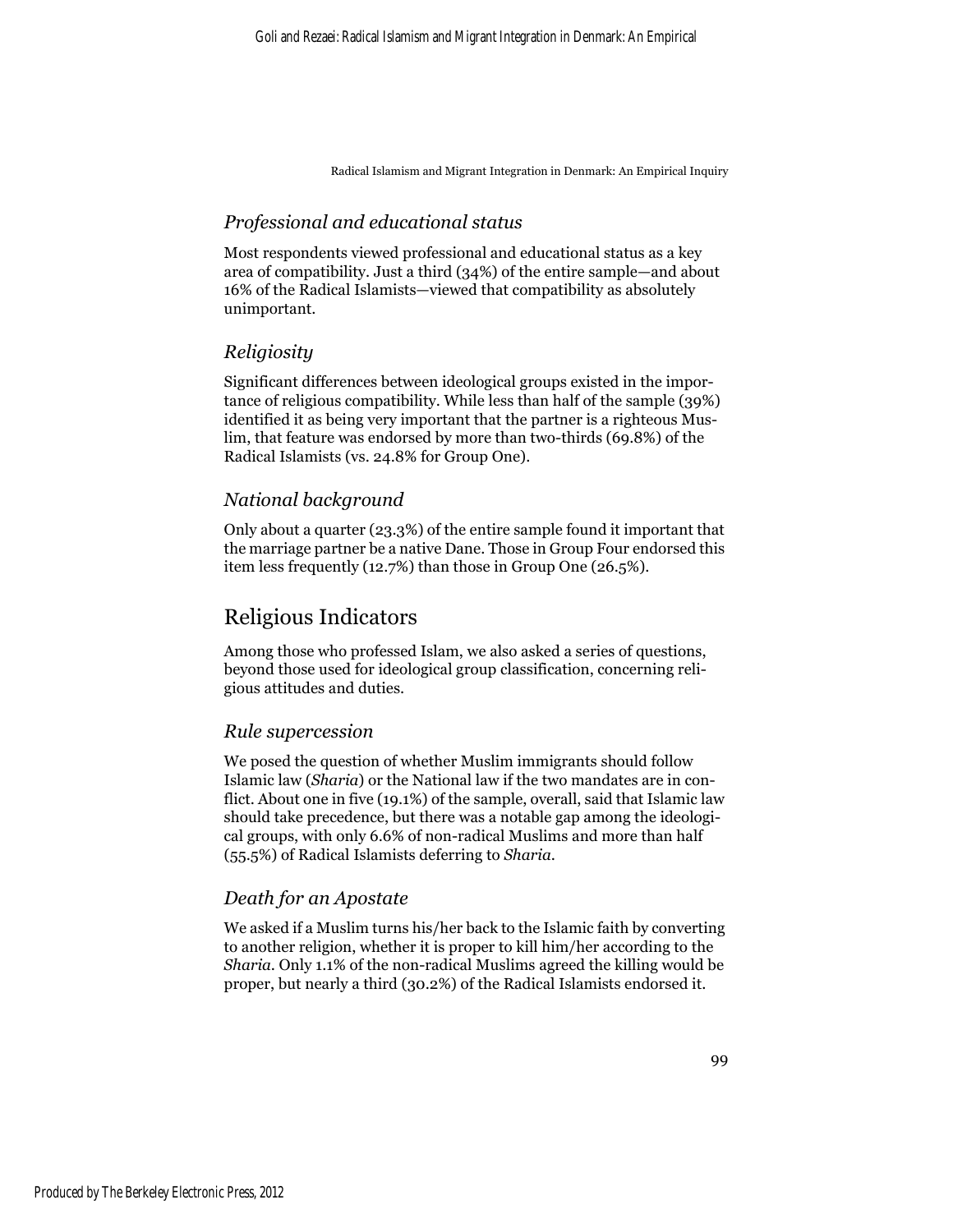## *Righteousness and Alcohol*

We asked whether it was acceptable for a Muslim to drink alcohol now and then, and still consider himself/herself a good Muslim. Fewer than one in five (15.9%) thought that practice was proper. It was endorsed somewhat more frequently among the non-radical Muslims, but quite rarely (1.6%) among the Radical Islamists. Indeed, a substantial majority (87.4%) of those in Group Four averred complete disagreement with that idea.

#### *Religious duties*

A significantly larger proportion (more than half) of the Radical Islamists—compared to non-radical Muslims—reported adherence to each of Islam's religious duties, including payment of *Zakat* and *Khoms* (Group One=27.6%), daily prayer (Group One=25.7%), *Juma* (Friday Prayer) (38.3% for Group One vs. 76.2% for Group Four), fasting (49.4% for Group One vs. 90.5% for Group Four), and prayers of petition (40% for Group One vs. 73% for Group Four).

| <b>Aspect</b>                                     | <b>Test</b>        | <b>Value</b>           | df          | Asymp.<br>$Sig. (2-$<br>sided) |
|---------------------------------------------------|--------------------|------------------------|-------------|--------------------------------|
| Children's school                                 | Pearson Chi-Square | $34.771^{\rm a}$       | 18          | .010                           |
| Marriage: Someone<br>from the family              | Pearson Chi-Square | $14.503^{\rm a}$       | 9           | .106                           |
| Some one with the<br>same language and<br>culture | Pearson Chi-Square | $32.512^a$             | 9           | .000                           |
| Professional and<br>educational status            | Pearson Chi-Square | $35.282$ <sup>a</sup>  | 9           | .000                           |
| Religiosity                                       | Pearson Chi-Square | $120.173^{\text{a}}$   | $\mathbf Q$ | .000                           |
| National background Pearson Chi-Square            |                    | $15.436^{\rm a}$       | 9           | .080                           |
| Which law to follow                               | Pearson Chi-Square | $177.222$ <sup>a</sup> | 15          | .000                           |
| The extreme case                                  | Pearson Chi-Square | $152.518^a$            | 15          | .000                           |

#### **Table 3: Religious Attitude \* Group – Chi Square test**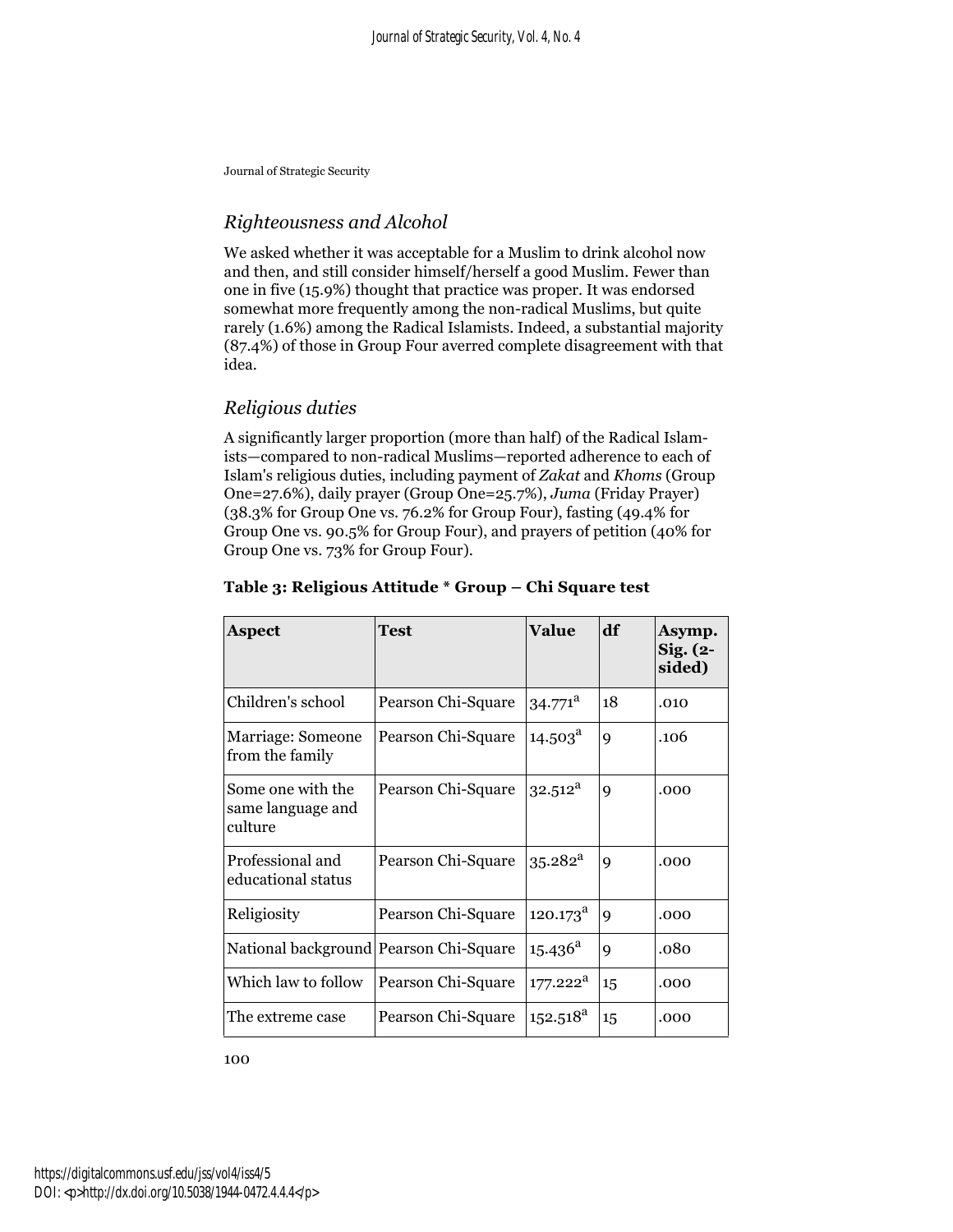| <b>Aspect</b>                                   | <b>Test</b>        | <b>Value</b>          | df | Asymp.<br>$Sig. (2-$<br>sided) |
|-------------------------------------------------|--------------------|-----------------------|----|--------------------------------|
| An occasionally<br>righteous Muslim             | Pearson Chi-Square | $90.798^{\text{a}}$   | 15 | .000                           |
| Inspiration to<br>interpreting Islam<br>Parents | Pearson Chi-Square | $50.016^a$            | 3  | .000                           |
| Education in a<br>Mosque by Imams               | Pearson Chi-Square | $85.522$ <sup>a</sup> | 3  | .000                           |
| Private courses                                 | Pearson Chi-Square | $59.553^{\text{a}}$   | 3  | .000                           |
| Study circles                                   | Pearson Chi-Square | $10.655^{\rm a}$      | 3  | .014                           |
| Books, article and<br>the Internet              | Pearson Chi-Square | 81.620 <sup>a</sup>   | 3  | .000                           |
| Understanding the<br>Quran                      | Pearson Chi-Square | $19.576^{\rm a}$      | 9  | .021                           |
| Paying Zakat and<br>Khoms                       | Pearson Chi-Square | $42.783^a$            | 6  | .000                           |
| Daily prayer                                    | Pearson Chi-Square | 72.400 <sup>a</sup>   | 6  | .000                           |
| Juma (Friday<br>Prayer)                         | Pearson Chi-Square | $102.896^a$           | 6  | .000                           |
| Fasting                                         | Pearson Chi-Square | $94.357$ <sup>a</sup> | 6  | .000                           |
| Prayer/Petition                                 | Pearson Chi-Square | $81.372^{\rm a}$      | 6  | .000                           |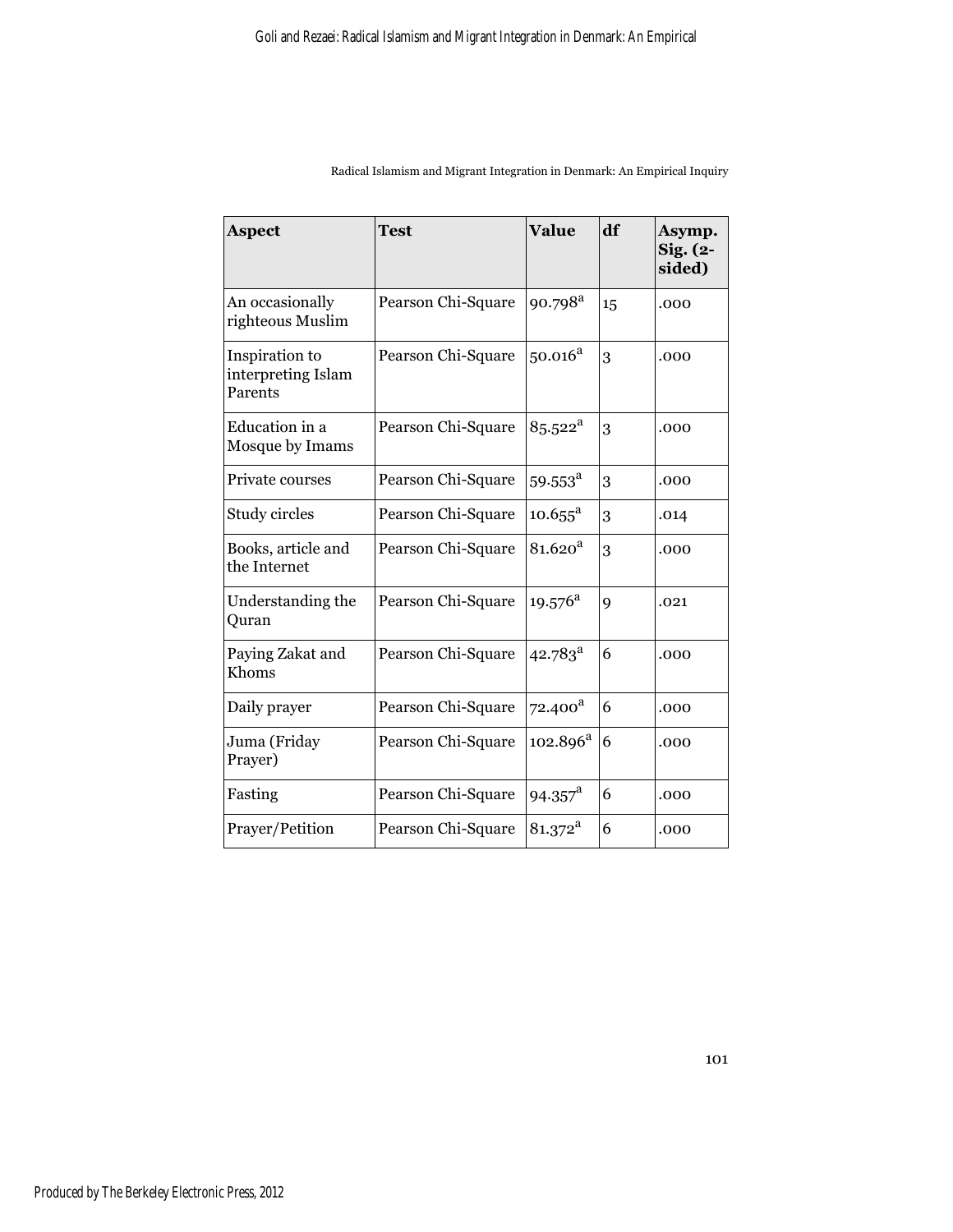# Citizenship/Integration Indicators

## *Missing their native country*

We asked respondents whether or not dissatisfaction in their lives could be related to their absence from their country of origin. Only one person in the entire sample said so, and that respondent was not in Group Four.

## *Feeling displaced/alienated*

Almost none of the respondents expressed the feeling of being a stranger or stated that they do not fit in (in Denmark). Only five respondents in the entire sample—distributed more or less evenly across the ideological groups—mentioned alienation as a source of dissatisfaction.

#### *Native-country travel*

As one measure of native-country longing, we asked how often respondents travelled to their countries of origin. To our knowledge, there is no country of origin to which respondents are absolutely not permitted to travel. Sometimes such travel can be associated with difficulties and risks, but it is not in any case completely impossible. Radical Islamists tend to visit their native countries somewhat less frequently than other Muslims, but there was no statistically significant difference between the ideological groups  $(\chi^2 (15) = 19.08, p = .210)$ .

#### **Table 4: Citizenship/Integration Indicators**

| <b>Aspect</b>                                             | Test               | <b>Value</b>       | df | Asymp.<br>Sig. (2-<br>sided) |
|-----------------------------------------------------------|--------------------|--------------------|----|------------------------------|
| How often do you<br>speak Danish at<br>home * Group       | Pearson Chi-Square | $36.507^{\rm a}$   | 15 | .001                         |
| I miss my country of Pearson Chi-Square<br>origin * Group |                    | 2.700 <sup>a</sup> | 3  | .440                         |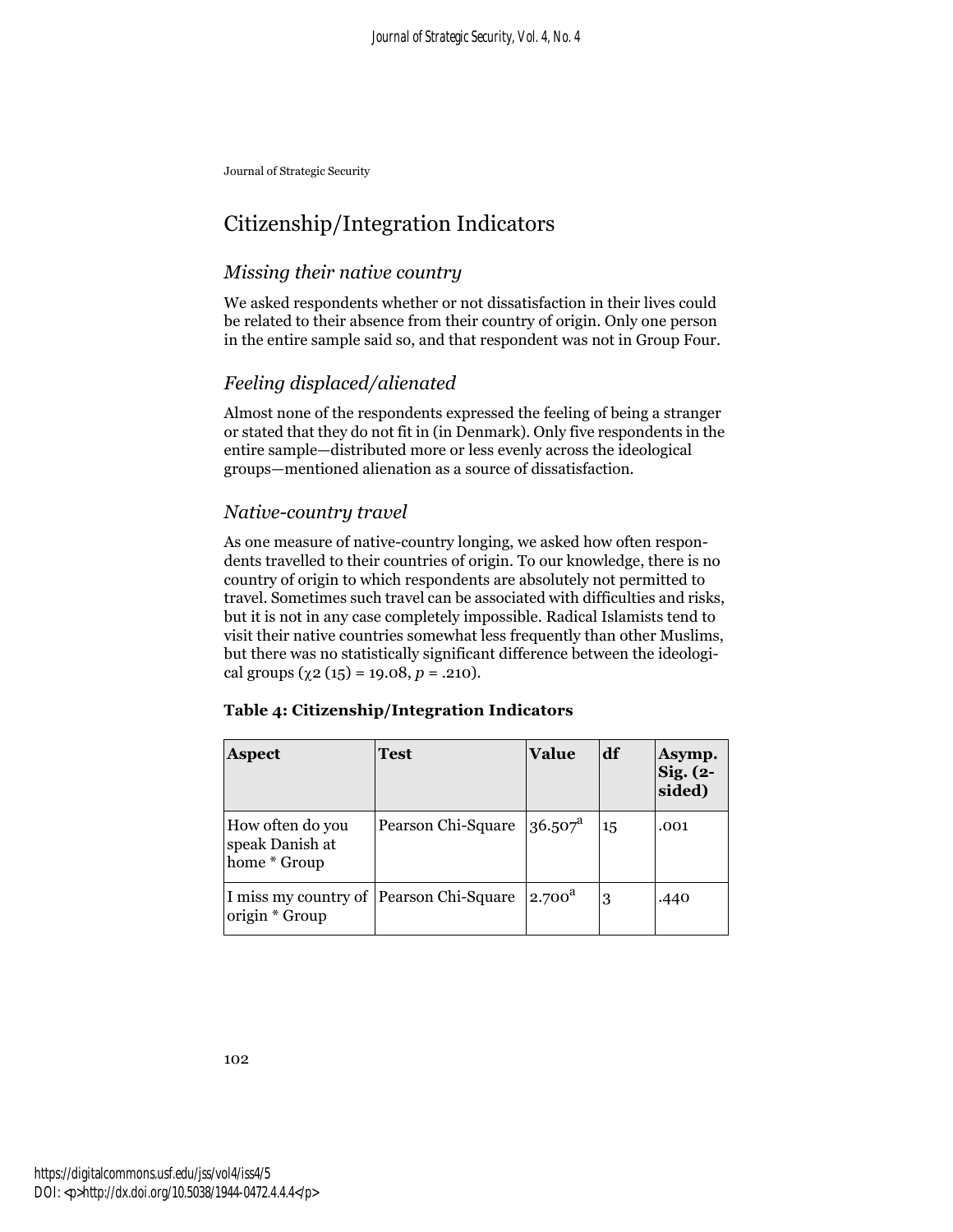| <b>Aspect</b>                                                                                               | <b>Test</b>        | Value                  | df | Asymp.<br>$Sig. (2-$<br>sided) |
|-------------------------------------------------------------------------------------------------------------|--------------------|------------------------|----|--------------------------------|
| How would you<br>describe your<br>national identity, as<br>Dane, asTurk,<br>Somali, etc. Or both<br>* Group | Pearson Chi-Square | $49.845^{\text{a}}$    | 9  | .000                           |
| I trust mostly<br>television broadcast<br>from the country of<br>my origin * Group                          | Pearson Chi-Square | $18.461^a$             | 3  | .000                           |
| How often do you<br>visit the country of<br>your origin (if not<br>Denmark) * Group                         | Pearson Chi-Square | $19.076^{\text{a}}$    | 15 | .210                           |
| Which language,<br>beside your mother<br>tongue, would you<br>like to be fluent in<br>(Arabic) * Group      | Pearson Chi-Square | $114.723^{\mathrm{a}}$ | 24 | .000                           |

## *Formal citizenship*

We also explored whether there was a relationship between formal citizenship status and ideological posture. The majority, however, across all groups are Danish citizens (58.3% among Group One, and 60.3% among Group Four). Furthermore, data regarding dual citizenship indicates almost identical distribution across groups, though on a lower level.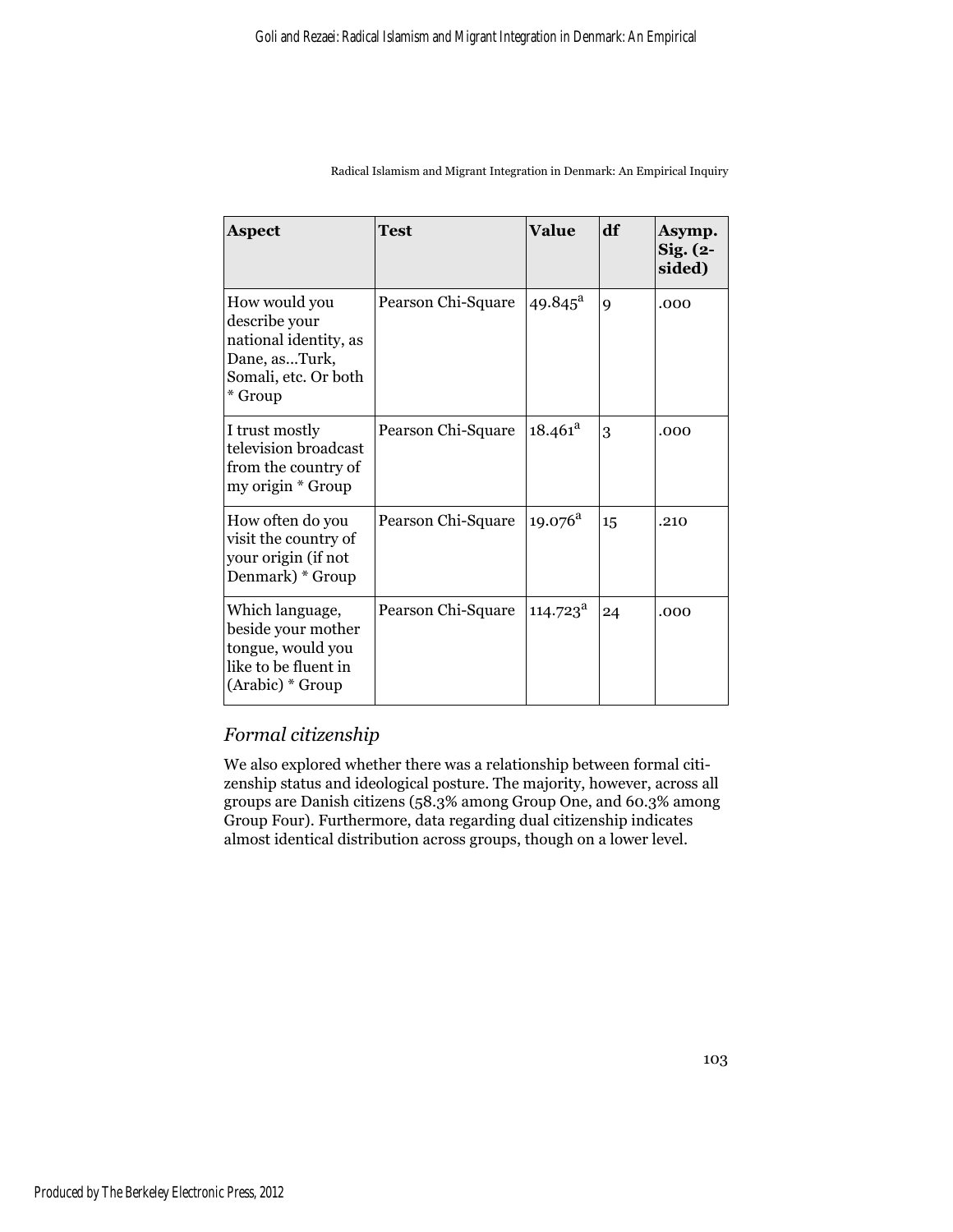#### *National identification*

We asked respondents how they viewed and described their own national identity. About one in ten (9.3%) identified his national identity as a Dane. The proportion self-identifying as Danes was nearly identical at both ends of the ideological spectrum; 11.1% of Group Four and 12.7% of Group One. In contrast, Radical Islamists (Group Four) were more likely (41.3%) than the sample overall (24.5%) to identify themselves in relation to their country of origin. Moreover, while almost a third (62.2%) of respondents reported dual national identities, the proportion among Group Four members was much lower.

#### *Voting behavior*

One of the most highlighted aspects of formal citizenship is political participation. There were significant differences between the ideological groups in their reported participation in elections. Only 4% of non-radical Muslims (and a similar portion of those in Groups Two and Three) said they do/will not vote, but 39.7% of the Radical Islamists said they would not.

## Discussion

Since the most recent rise of militant Islamist terrorism, concerns have flourished about the broader challenge posed by radical Islamist ideologies, particularly as they arise in Western democratic countries. In this study, we did not seek to explain so-called "homegrown" terrorism or its causes, but rather to test a specific hypothesis about the association between migrant integration and radical Islamism within a Western European country (Denmark). Some have suggested that Muslims may become radical when they migrate to Western countries because they fail to integrate. That is the question we sought to address, and our data do not support the idea that failed integration in a Western nation is a major cause of radicalism.

We explored a broad range of factors associated with sociocultural integration and compared them across a spectrum of four ideological groups, with Group One representing non-radical Muslims and Group Four representing the Radical Islamists. We found few, if any, significant differences.

The most radical element does not appear especially vulnerable to sociocultural strain. They are no more likely than others to hold a second, parttime job. Most of them do not. They appear not to be conflicted about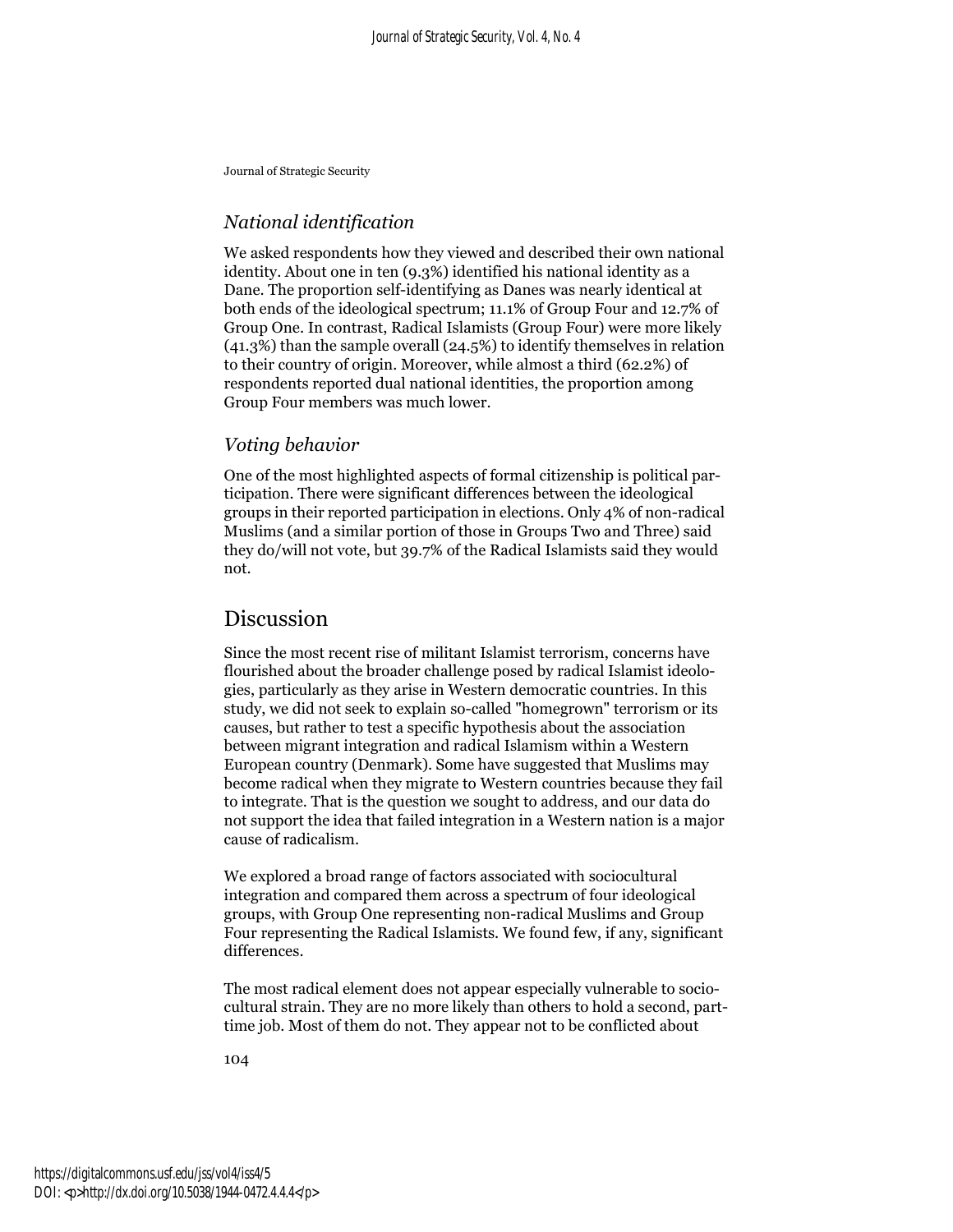speaking Danish at work, though less than half of them speak Danish at home. The Radical Islamists were more likely to maintain their closest friendships with other immigrants, but they were no less likely—and in fact were more likely than other Danish Muslims—to have had a native Dane as a boyfriend or girlfriend. Like many other immigrants, they did not feel shunned by the emergence of diasporas, but instead saw the residential concentration of immigrants to be a good, or a very good, idea. They watch television and consume Danish media, though they are slightly more inclined to watch historical programs, quiz shows, or knowledge-oriented programs.

Though immigrants often maintain some degree of connection to their countries of origin, this affinity did not appear to be systematically greater among the more radical element. The Group Four Radical Islamists were no more likely than others to report that they missed (longed for) their native country; no more likely to feel displaced or alienated (only five respondents in the entire sample felt that way); no more likely to travel frequently back to their native countries; and no less likely to be Danish citizens (though they are less likely to vote) or to describe their own national identity as that of a Dane.

Moreover, the Radical Islamists do not appear especially vulnerable to socioeconomic strain, either. The most radical group was not overrepresented among the poor, but indeed, was somewhat overrepresented among respondents with a higher income. They were no more or less likely than others to be renting—as opposed to owning—their home. They do not appear to be educationally disadvantaged. Though more of them do have lower levels of educational attainment, there are also more of them who are doing college-level education. In their achievement and educational merits, they do not fall behind, but seem generally to keep pace with their other Muslim peers.

Taken together, these comparisons do not suggest that Muslim radicals integrate more poorly in a Western country. There were some notable differences between the ideological groups, however, and these may begin to illuminate some of the truly important between-group differences. With regard to their sociocultural experiences, the Radical Islamists were about three times more likely than the non-radical Muslims to have been arrested by the police. Indeed, a third of them reported a prior arrest. Similarly, Radical Islamists were much more likely than their non-radical counterparts to experience discrimination in their daily lives, though differences in work-related discrimination were less common and much less pronounced.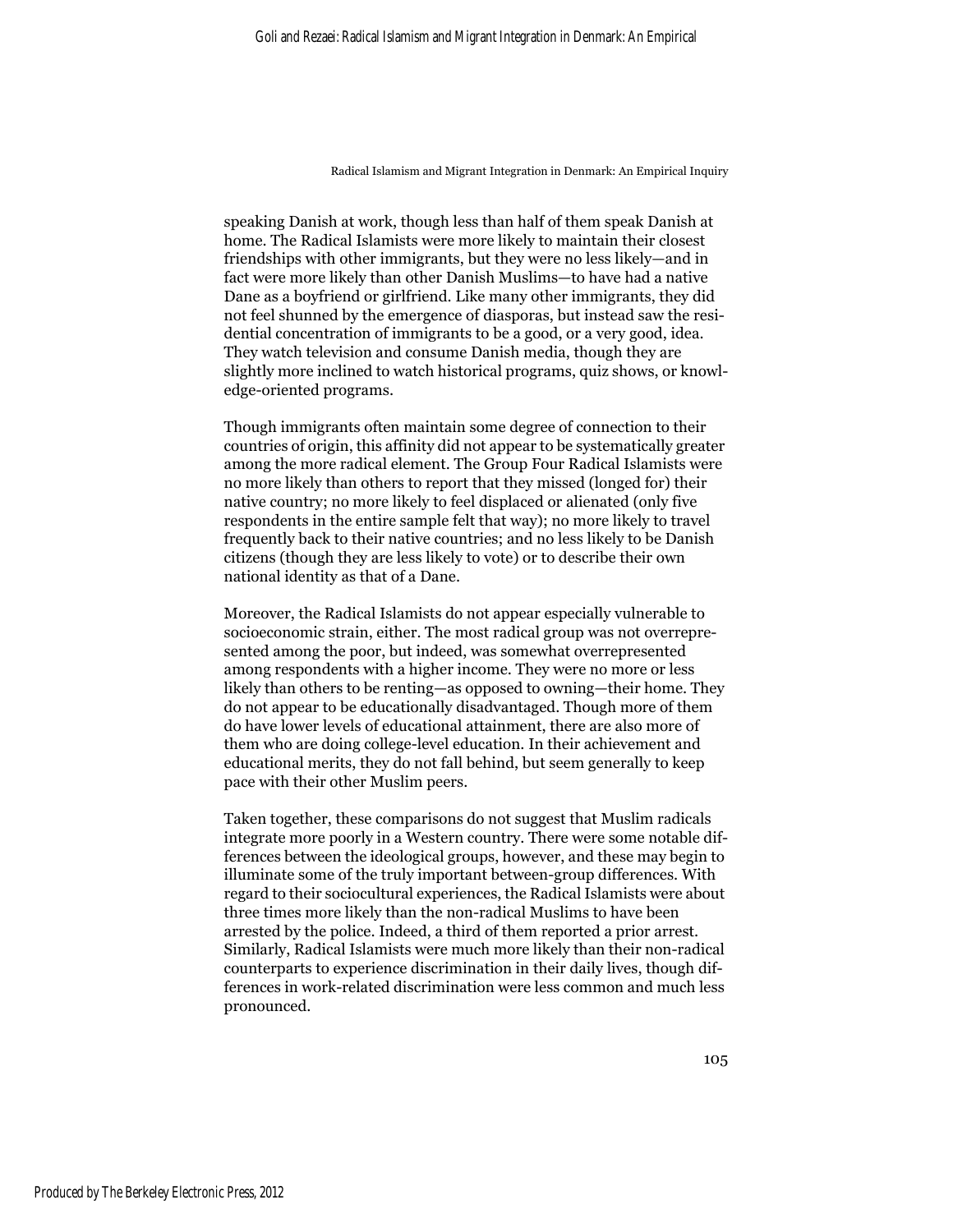The sharpest and most consistent differences between the Radical Islamists and other Muslim immigrants concerned their adherence to religious duties and proscriptions. More than half of the most radical group deferred to Sharia over National law, and a third endorsed death as punishment for apostasy. Nearly nine out of ten completely rejected the notion that a person could occasionally consume alcohol and still consider himself/herself to be a good Muslim. The majority in Group Four reported faithful adherence to each of Islam's religious duties, consistently more than the non-radical Muslims. They were about three times more likely to prefer their children be educated in an Islamic Free School, and much more emphatic about the need for their children's marriage partner to share their same religion. Finally, the Group Four radicals also had much more conservative views about the appropriateness of engaging in professional activities requiring contact with objects, artifacts, or processes that are forbidden (*haram*) in Islam—for example, contact with alcohol, pork, interactions with the opposite sex, charging interest rates on loans (*Reba*'), etc.

Based on these results, integration *per se* does not appear to be linked to sociocultural or socioeconomic integration. In many ways, the absence of an association may be unsurprising. Integration—like ideologies—rarely develops from discrete, transformative events, but instead tends to involve an array of social, psychological, cultural, and contextual factors that are dynamic and interactive and that evolve over time. Indeed, even if integration is not a cause of radicalization, these results—and the method by which we study these processes—certainly raise some additional interesting questions about how various political ideologies and cultural integration might affect each other. Moreover, they point to a related—though perhaps more controversial—question: Is it possible for a person to be simultaneously "integrated" in potentially conflicting value systems—e.g. the value system of the (democratic) country of residence and that of Radical Islamism?

As noted in the introduction, we take a fairly broad view of "integration" to include top-down and bottom-up (formal and substantial) processes, policies, and efforts to anchor immigrants in the host country's value system. Anchoring is inversely related to the processes of marginalization and isolation, which tend to push individuals and collectives towards *competing* value systems. Kristensen (2000) defines marginalization as "… involuntary, incomplete [dissatisfying] participation in one or several spheres of social life, where there is a [societal] normative expectation of participation."<sup>12</sup>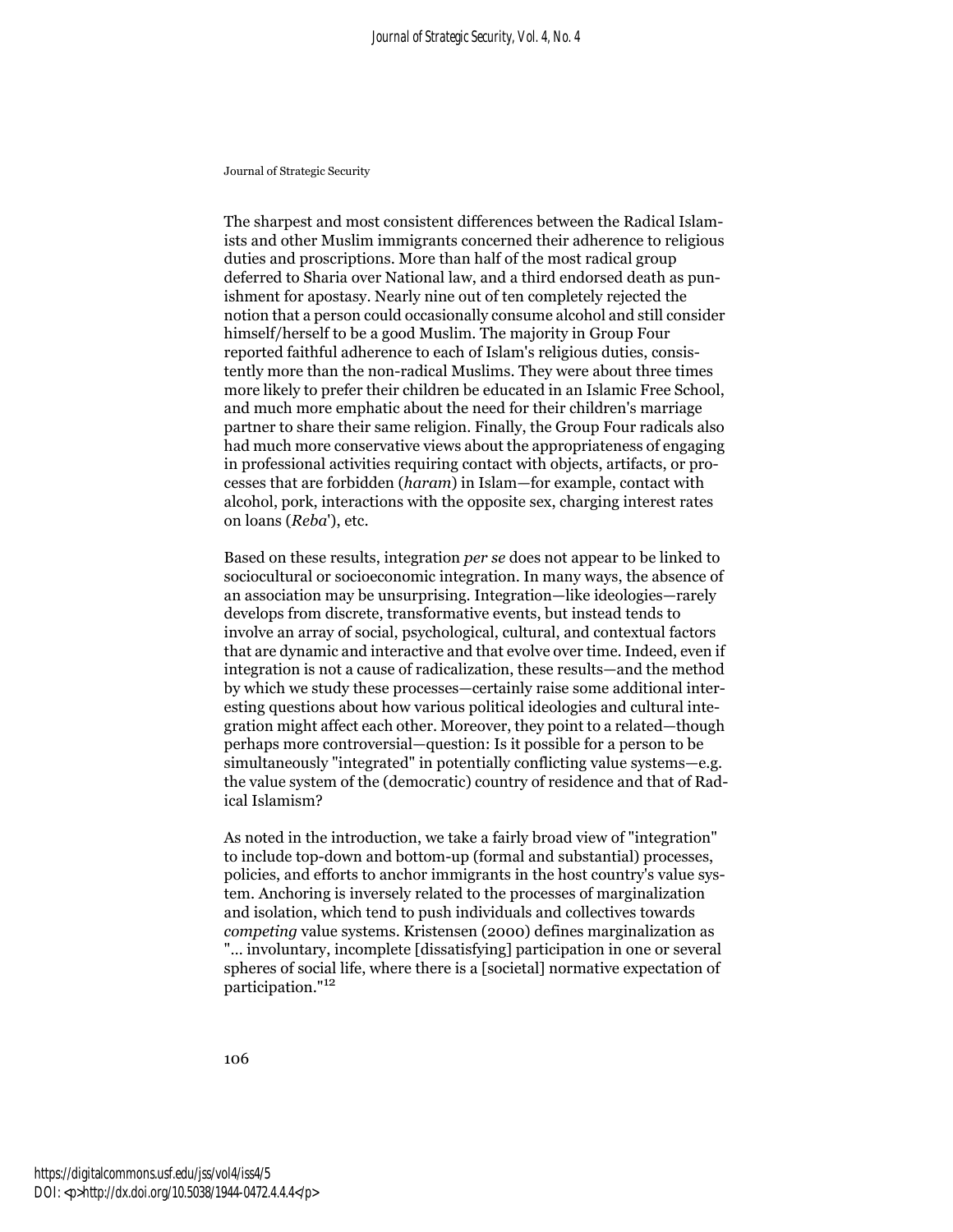Using Kristensen's definition, we suggest that the most important "spheres of social life"—like those of welfare states—are The Market, The State, and The Civil Society. The "normative expectations of participation," as Kristensen puts it, attached to these areas of social life are having a job/occupation (which indicates participation in the market), having formal citizenship rights (which indicates participation/inclusion in state governance), and membership in pro-social community organizations (which indicates participation in the civil society). In our study, however, there were largely no differences among the ideological groups with regard to these core indicators.

Key to Kristensen's concept of marginalization is the notion of "voluntariness," which requires autonomy and the exercise of free choice. While the immigrants in the sample were largely self-sustaining participants in Danish society, a subset of them—particularly the Radical Islamists—have chosen to distinguish themselves from some of the normative—or at least "typical"—expectations of participation by adhering primarily to their religious value system (rather than a secular State-based value system) to guide their behavior. They are, for example, considerably uncompromising with regard to engaging in professional activities they experience as being in disharmony with religious proscriptions. Perhaps this is not an indication of marginalization, but rather a bold display of autonomy and choice.

While the forces of marginalization push people to the social periphery, those of integration pull—or attract—them toward the center. As Kirstensen notes, however, it is fundamentally a voluntary process. Might this suggest that rather than attempting to achieve integration by constraining citizens' attitudes, beliefs, and behaviors, that respectfully encouraging autonomy in immigration policies and practices might be even more productive?

The results from this study—while not supporting a link between migrant integration and radicalism—do appear to be quite compatible with the core liberal (in the non-partisan sense of that term) notion that for the individual, integration is a right, but not an obligation. Requiring assimilation—not just cultural integration—of the dominant societal values might restrict or deny individual autonomy, on which the citizen's (of the plural society) self-confidence (as the manifestation of emotional recognition), self-respect (as the manifestation of the juridical recognition) and self-esteem (as a result of solidarity recognition), is built.<sup>13</sup>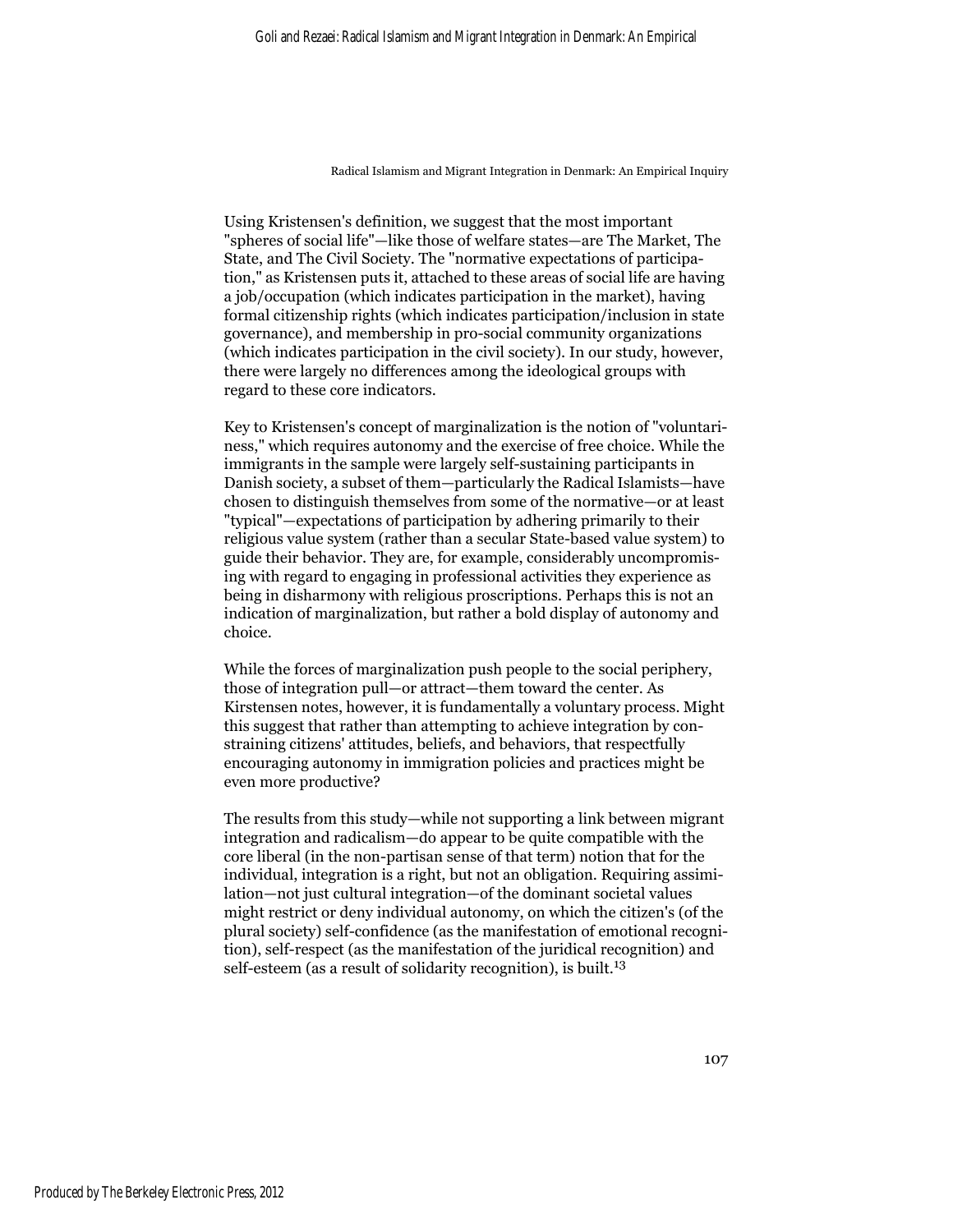# About the Authors

Dr. Marco Goli is an Associate Professor at Metropolitan University College, Copenhagen, where he is involved in comparative research programs at the national and international (EU) level. Dr. Goli's research focuses on the relationship between the Market, the Welfare state, the Civic Society, and the available alternative strategies towards socioeconomic mobility in different discursive and institutional settings.

Dr. Shahamak Rezaei is an Associate Professor and Head of Social Studies at Roskilde University, Denmark, Department of Society & Globalisation. The main focus of Dr. Rezaei's research is Economic Sociology, including ethnic entrepreneurship, globalization, and networks. His recent publications include Trust as a Co-Opetitive Strategy in a Global Co-Ethnic Market, *The Emigrating Immigrants, Active Civic Participation of Immigrants in Denmark*. The authors may be contacted at: *shre@ruc.dk*.

We owe a deep debt of gratitude to Senior Editor Professor Randy Borum, University of South Florida, for his comments throughout the process of development of this article for JSS and his professional guidance. Thanks are also extended to CIR (Centre for Studies in Islamism and Radicalisation at Aarhus University) and Head of the Centre, Professor Mehdi Mozaffari, for the financial support.

| $\text{Re}q.^{a}$ ) Question      | tive<br>options? | Alterna- Point-giving<br>selected option                                              | <b>Score</b> |
|-----------------------------------|------------------|---------------------------------------------------------------------------------------|--------------|
| What is your opinion<br>on Jihad? | Presented        | UJihad means to go to<br>war for Islam when it<br>is attacked by<br>infidels."        | $\vert (3)$  |
|                                   |                  | "Jihad means to<br>prepare for war and<br>to spread Islam by the<br>power of weapon." | 4            |

#### **Table 5: Survey Items Indicating Radical Islamist Views**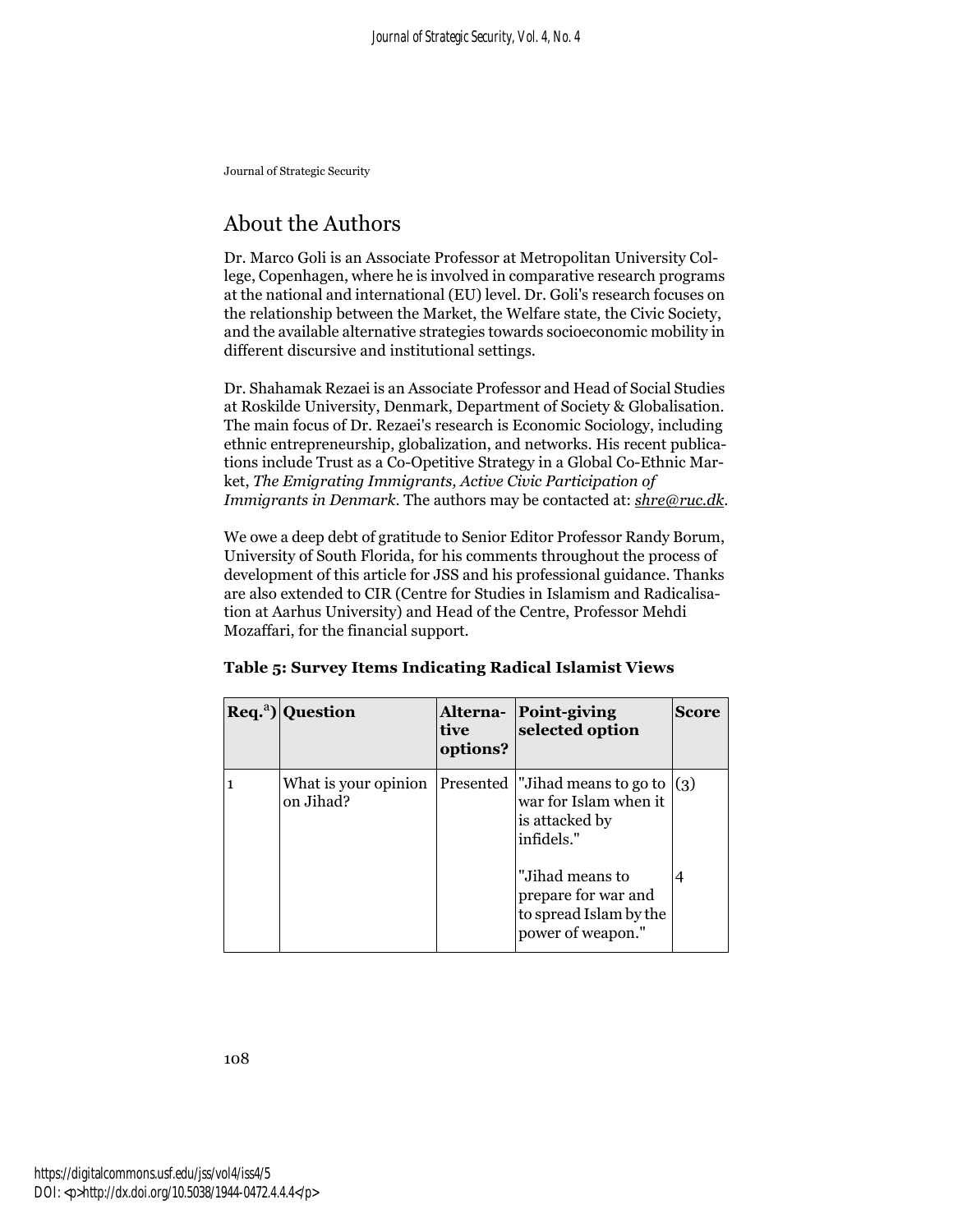|                | $\text{Re}q^{a}$ ) Question                                                                                                                                                                                | Alterna-<br>tive<br>options? | Point-giving<br>selected option                                                                                         | <b>Score</b>   |
|----------------|------------------------------------------------------------------------------------------------------------------------------------------------------------------------------------------------------------|------------------------------|-------------------------------------------------------------------------------------------------------------------------|----------------|
| $\mathbf{1}$   | Do you think that<br>Muslims should<br>involve themselves in<br>politics?                                                                                                                                  |                              | Presented Yes, but as Muslims                                                                                           | 3              |
| $\overline{2}$ | What do you think of<br>Sharia?                                                                                                                                                                            | Presented                    | "Sharia should be<br>followed literarily,<br>always and<br>everywhere. All<br>Muslim countries<br>should implement it." | $\overline{4}$ |
| 2              | If there was a country<br>that was ruled fully<br>Islamic on the basis<br>of a literary<br>interpretation of<br>Sharia, would you<br>settle down there?                                                    | Presented                    | Yes                                                                                                                     | $\overline{4}$ |
| 2              | Do you think that<br>Islam and democracy<br>can be combined?                                                                                                                                               | Presented No                 |                                                                                                                         | 4              |
| 2              | If the majority of the<br>citizens in a country<br>are Muslim, would it<br>be justifiable to<br>institute Sharia and<br>abolish democracy?<br>Consequently submit<br>the public will to the<br>law of God? | Presented                    | <b>Totally agree</b>                                                                                                    | $\overline{4}$ |
| 3              | Have any of following<br>incidents made you<br>consider your<br>religious perspective?                                                                                                                     |                              | Presented Israel-Gaza conflict<br>Iran's nuclear<br>program                                                             | 3<br>(3)       |
|                |                                                                                                                                                                                                            |                              | Guantanamo                                                                                                              | (3)            |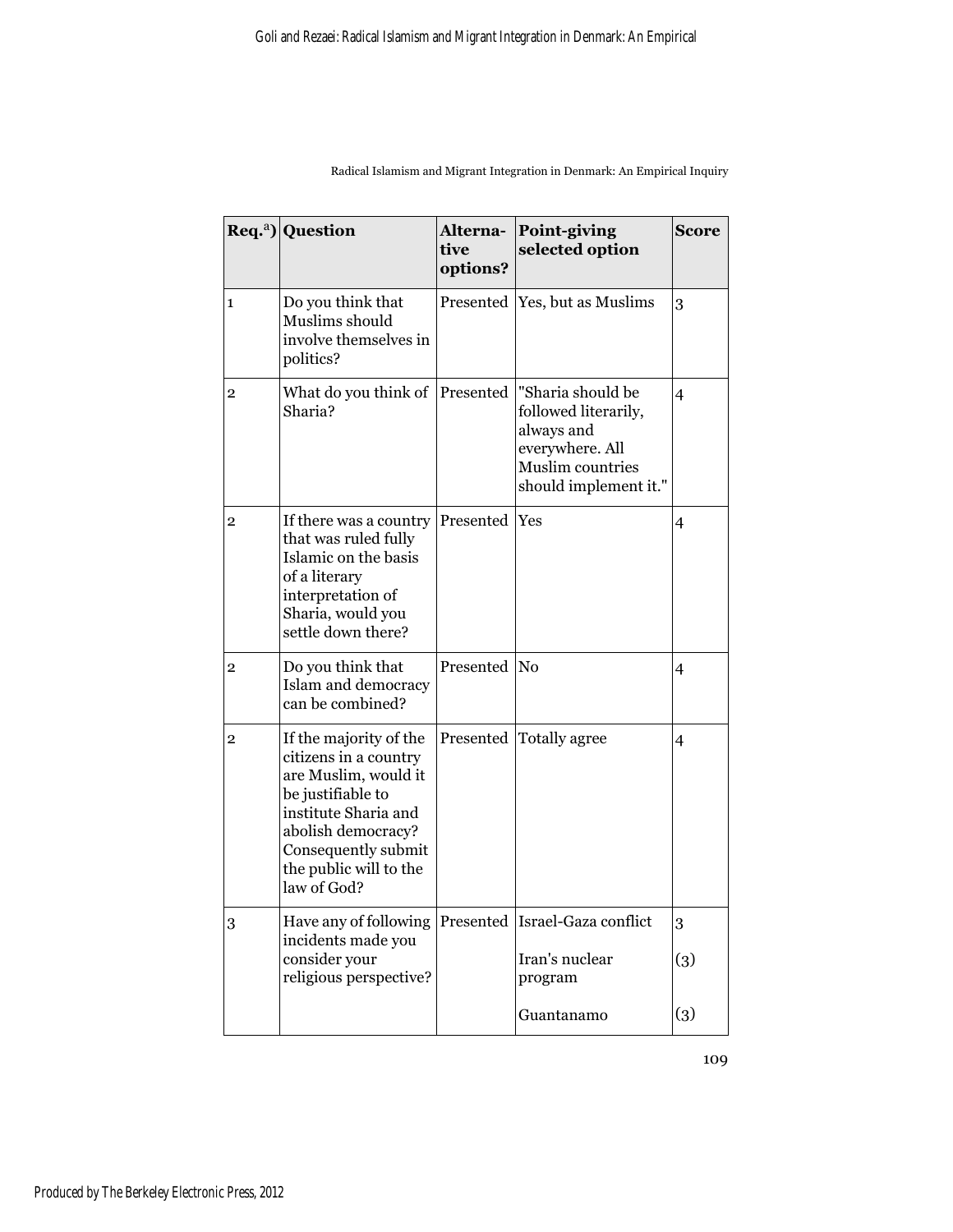|   | $\text{Re}q.^{a}$ ) Question                                                                                                                                                                  | <b>Alterna-</b><br>tive<br>options? | Point-giving<br>selected option                                                                                               | <b>Score</b>          |
|---|-----------------------------------------------------------------------------------------------------------------------------------------------------------------------------------------------|-------------------------------------|-------------------------------------------------------------------------------------------------------------------------------|-----------------------|
| 3 | To what degree do<br>you agree or disagree<br>with this<br>statement:"Radicaliz<br>ation has got nothing<br>to do with Denmark,<br>but is due to the<br>suppression of Islam<br>by the West." | Presented                           | <b>Totally agree</b>                                                                                                          | 3                     |
| 3 | Who in your opinion<br>stood behind the<br>attack on the Twin<br><b>Towers and Pentagon</b><br>$(9/11/2001)$ ?                                                                                | Not-<br>presented                   | <b>Israel</b><br>Mossad                                                                                                       | 3<br>(3)              |
| 3 | When is it, in your<br>opinion, both<br>legitimate and correct<br>according to Islam for<br>a Muslim to resort to<br>weapon?                                                                  | Presented                           | When Islam is in<br>danger                                                                                                    | 3                     |
| 3 | What was the<br>American invasion of<br>Iraq and Afghanistan<br>about, in your<br>opinion?                                                                                                    | Not-<br>presented                   | The West wants to<br>own and rule the<br>whole world.<br>The West thinks its<br>own culture is better<br>than all the others. | $\overline{4}$<br>(3) |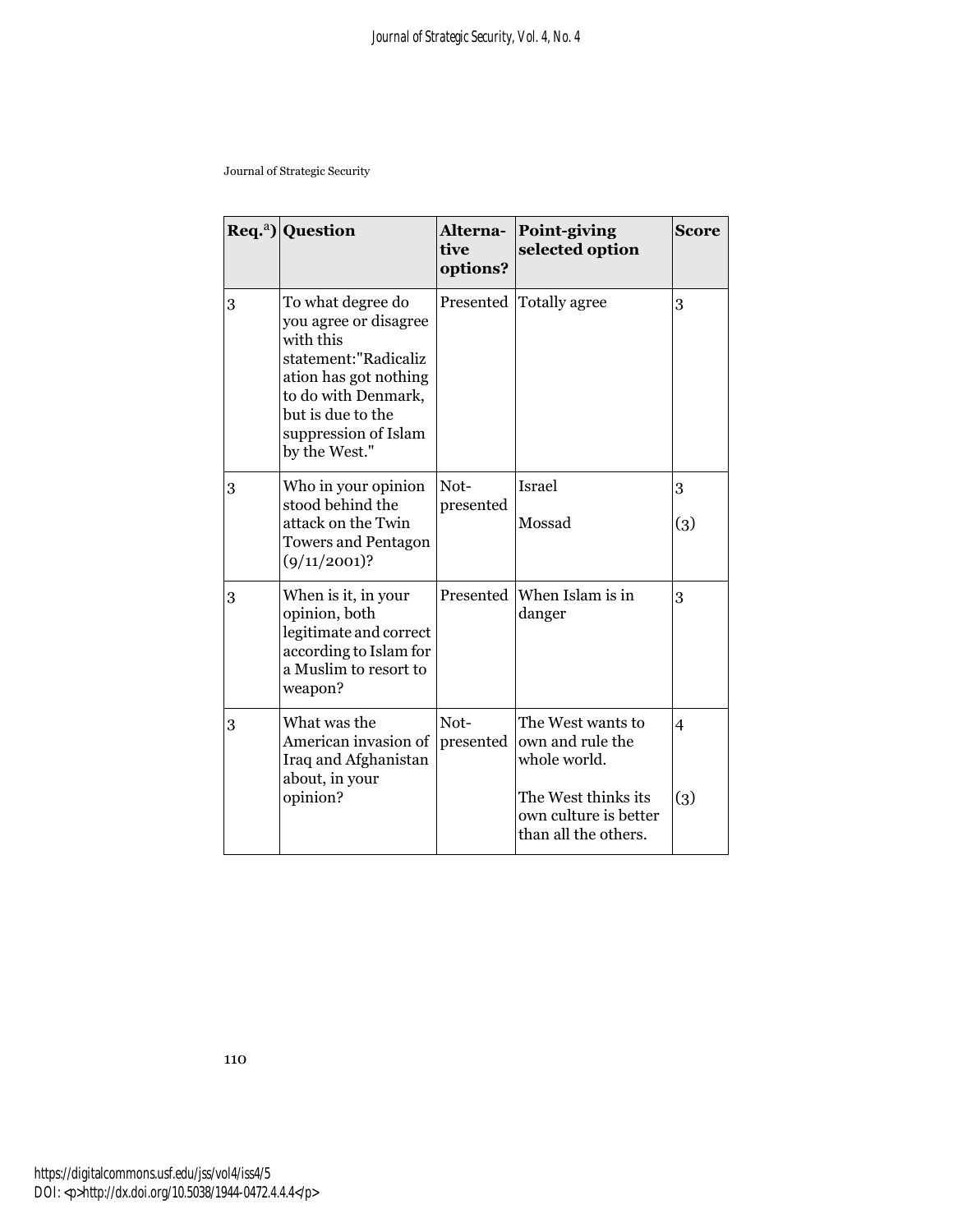|   | $\text{Re}q.^{a})$ Question                                                                                                                                                                                                                                                                                                         | Alterna-<br>tive<br>options? | Point-giving<br>selected option           | <b>Score</b> |
|---|-------------------------------------------------------------------------------------------------------------------------------------------------------------------------------------------------------------------------------------------------------------------------------------------------------------------------------------|------------------------------|-------------------------------------------|--------------|
| 4 | The publishing of the<br>Mohammed cartoons<br>led to a<br>comprehensive crisis<br>in Denmark and<br>abroad, as well as<br>raising the awareness<br>of Islamic identity. To<br>what degree do you<br>agree or disagree with<br>this statement:<br>"I consider travelling<br>to an occupied<br>Muslim country to<br>fight for Islam?" | Presented                    | <b>Totally agree</b>                      | 5            |
| 4 | To aid the<br>establishment of an<br>Islamic state one<br>should:                                                                                                                                                                                                                                                                   | Presented                    | Expel the infidels by<br>all means/forces | 5            |
| 4 | Do you agree with the Presented<br>statement that:<br>"A true Muslim is a<br>person who is willing<br>to sacrifice his/her<br>life in armed fight for<br>Islam?"<br>"A true Muslim is a<br>person who assists<br>Mujahideen in their<br>armed fight against<br>the infidels?"                                                       |                              | Totally agree<br><b>Totally agree</b>     | 5<br>(5)     |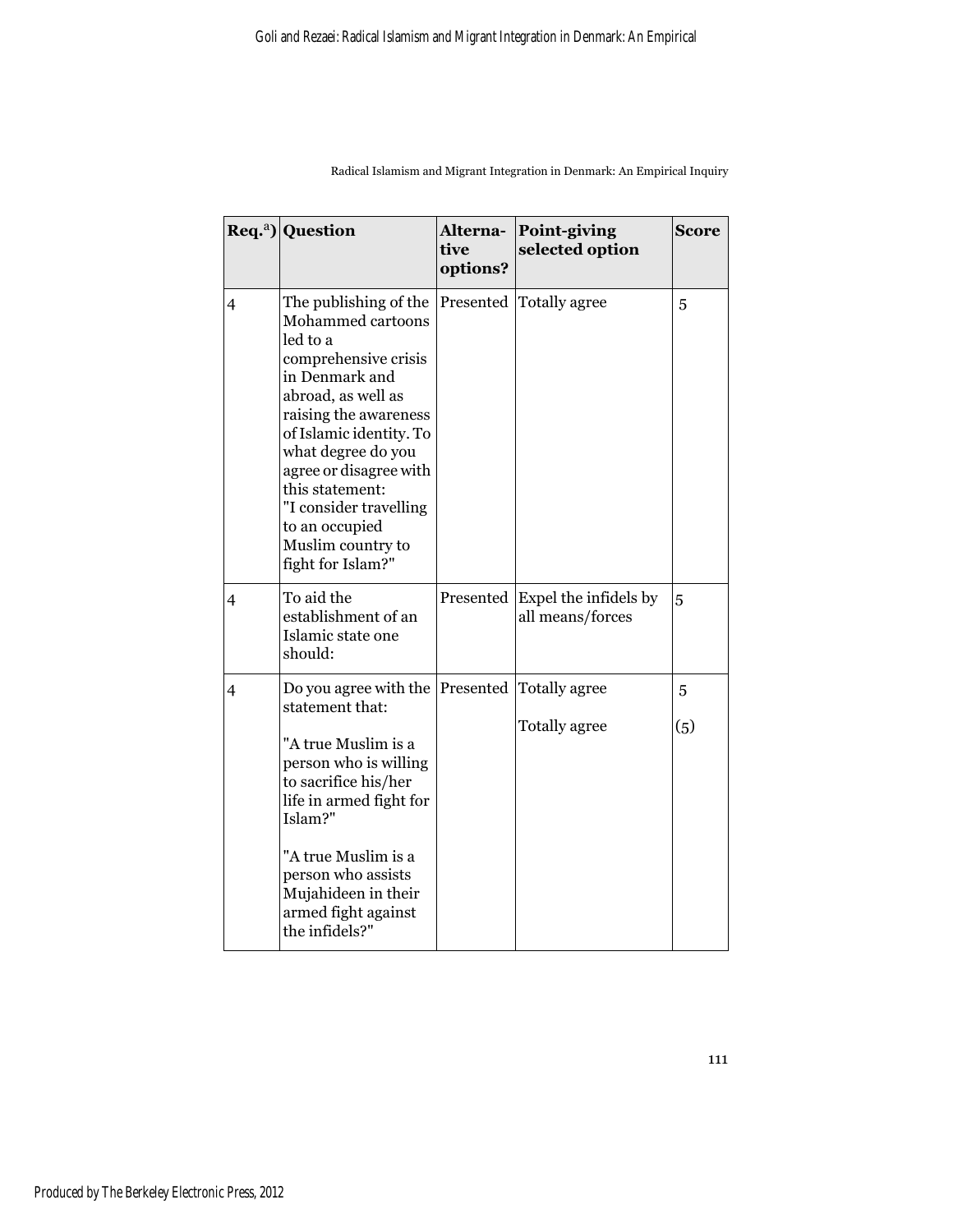|                                  | $\text{Re}q.^{a}$ ) Question                                                                                                                                                                          | tive<br>options?        | Alterna- Point-giving<br>selected option             | Score     |
|----------------------------------|-------------------------------------------------------------------------------------------------------------------------------------------------------------------------------------------------------|-------------------------|------------------------------------------------------|-----------|
| 4                                | Who in your opinion<br>represents Islam best<br>in Denmark?                                                                                                                                           |                         | Presented Hizb-Ut-Tahrir                             | (4)       |
|                                  |                                                                                                                                                                                                       |                         | The terror detainees<br>from Vollsmose               | 5         |
| $\overline{4}$                   | What country or<br>group do you think<br>represents the true<br>Islam globally?                                                                                                                       | <b>Not</b><br>presented | Al-Qaida                                             | 5         |
|                                  |                                                                                                                                                                                                       |                         | The Taliban                                          | (4)       |
|                                  |                                                                                                                                                                                                       |                         | Hizb-Ut-Tahrir                                       | (4)       |
|                                  |                                                                                                                                                                                                       |                         | Hamas                                                | (3)       |
| $\overline{\mathcal{L}}$         | Do you experience<br>that Islam is<br>endangered or under<br>attack currently?                                                                                                                        |                         | Presented Yes, Islam is in<br>danger                 | 5         |
| $\overline{4}$                   | It is one o'clock at<br>night. The doorbell<br>rings. Outside is a<br>holy warrior on the<br>run from the police.<br>He wants housing<br>this single night.<br>What ought the<br>Muslim person to do? | Presented               | Offer him housing<br>and ask no further<br>questions | 5         |
| <b>Maximum Possible Points</b>   |                                                                                                                                                                                                       |                         |                                                      | 74        |
| <b>Group One Classification</b>  |                                                                                                                                                                                                       |                         |                                                      | $0 - 14$  |
| Group Two Classification         |                                                                                                                                                                                                       |                         |                                                      | $15 - 25$ |
| Group Three Classification       |                                                                                                                                                                                                       |                         |                                                      | $25 - 39$ |
| <b>Group Four Classification</b> |                                                                                                                                                                                                       |                         |                                                      | $40 - 74$ |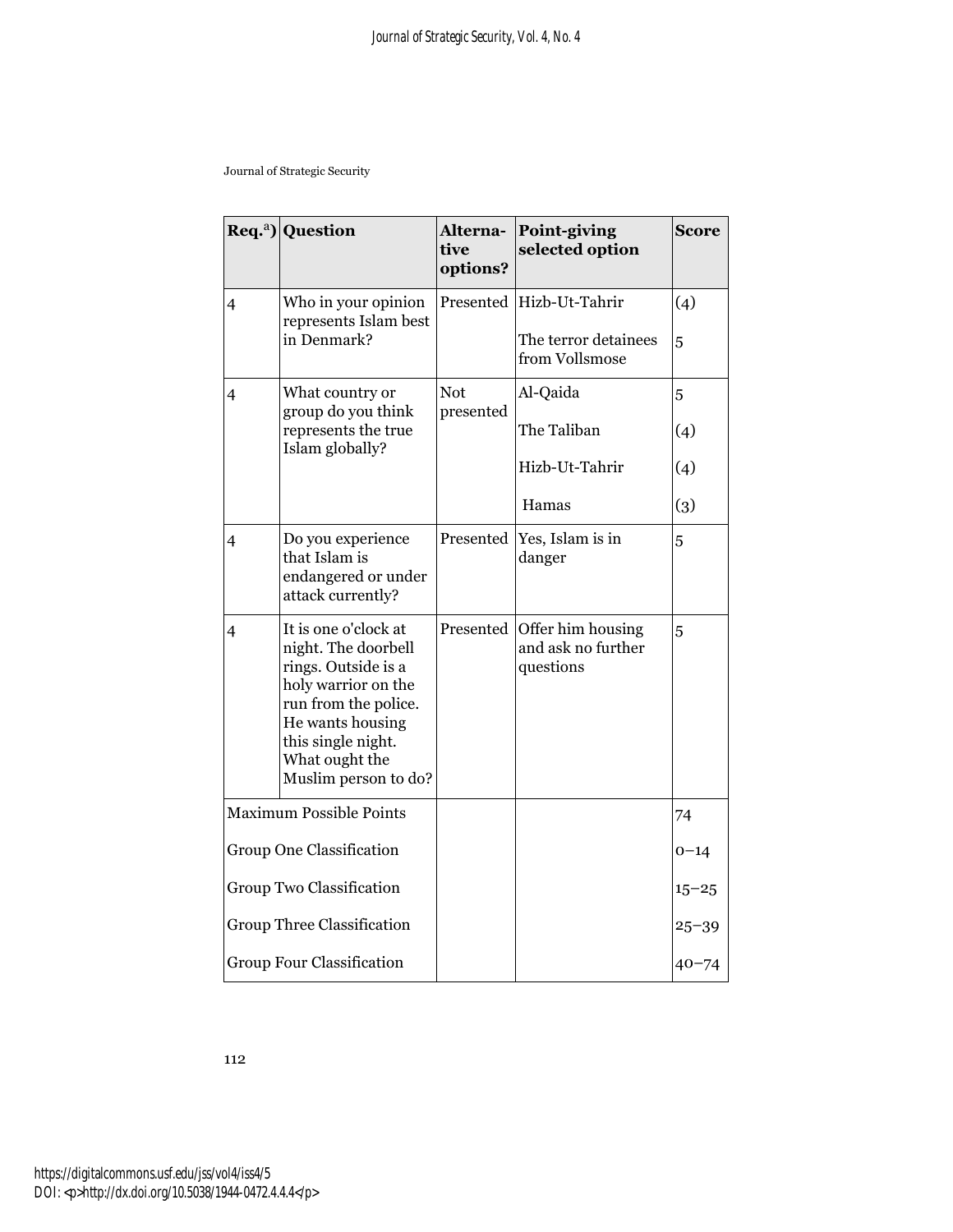## References

- 1 Robert S. Leiken, "Europe's Angry Muslims," *Foreign Affairs*, 84:4 (Jul–Aug 2005): 120–135.
- 2 Islamists and Islamic Radicals are quite often in conflict with each other. The most telling examples are the conflicts between Conservatives and Reformists in contemporary Iran.
- 3 Leiken, "Europe's Angry Muslims," p. 122.
- 4 See: Migrant Integration Policy Index (MIPEX), *British Council and Migration Policy Group*, available at: *http://www.integrationindex.eu/*.
- 5 Gundelack, Peter & Nørregård-Nielsen, "Værdier og normer blandt udlændinge og dasnkere," Ministeriet for Flygtninge, Indvandrere Ogintegration, March 2007, available at: *http://tinyurl.com/csxbaq9 (www.nyidanmark.dk/bibliotek/publikationer/rapporter/2007/taenketanken\_vaerdier\_og\_normer.pdf)*.
- 6 As measured by MIPEX.
- 7 As measured by Gundelack & Nørregård-Nielsen (2007) in the Danish context.
- 8 Netherlands Institute for Safety, Security and Crisis Management (COT), "Radicalisation, Recruitment and the EU Counter-radicalisation Strategy," November 17, 2008, p. 19, available at: *http://tinyurl.com/ce2hl7n (www.transnationalterrorism.eu/tekst/publications/WP4%20Del%207.pdf)*.
- 9 See: Goli, M. and S. Rezaei, *House of War—Islamic Radicalisation among Muslim Youth in Denmark* (McMaster University, Canada: McMaster Innovation Press, 2010).
- 10 Two cells (16.7%) have an expected count of less than five. The minimum expected count is 1.58.
- 11 There is, however, no official definition of poverty in Denmark. The income levels are defined by consumer departments to indicate different levels of incomes necessary to maintain an affluent life, a normal life, a discount life, a life in relative poverty, and absolute poverty.
- 12 Christensen, K. J. "Marginalisering—En begrebsudredning," in J.E. Larsen, Iver Hornemann Møller, and Jens Lind (eds.), *Kontinuitet og forandring: kontinuiteter og forandringer i samfundets differentierings- og integrationsformer* (Denmark: Samfundslitteratur, 2000).
- 13 Honneth, Axel, *The Struggle for Recognition: The Moral Grammar of Social Conflicts* (Cambridge, MA: MIT Press, 1996).